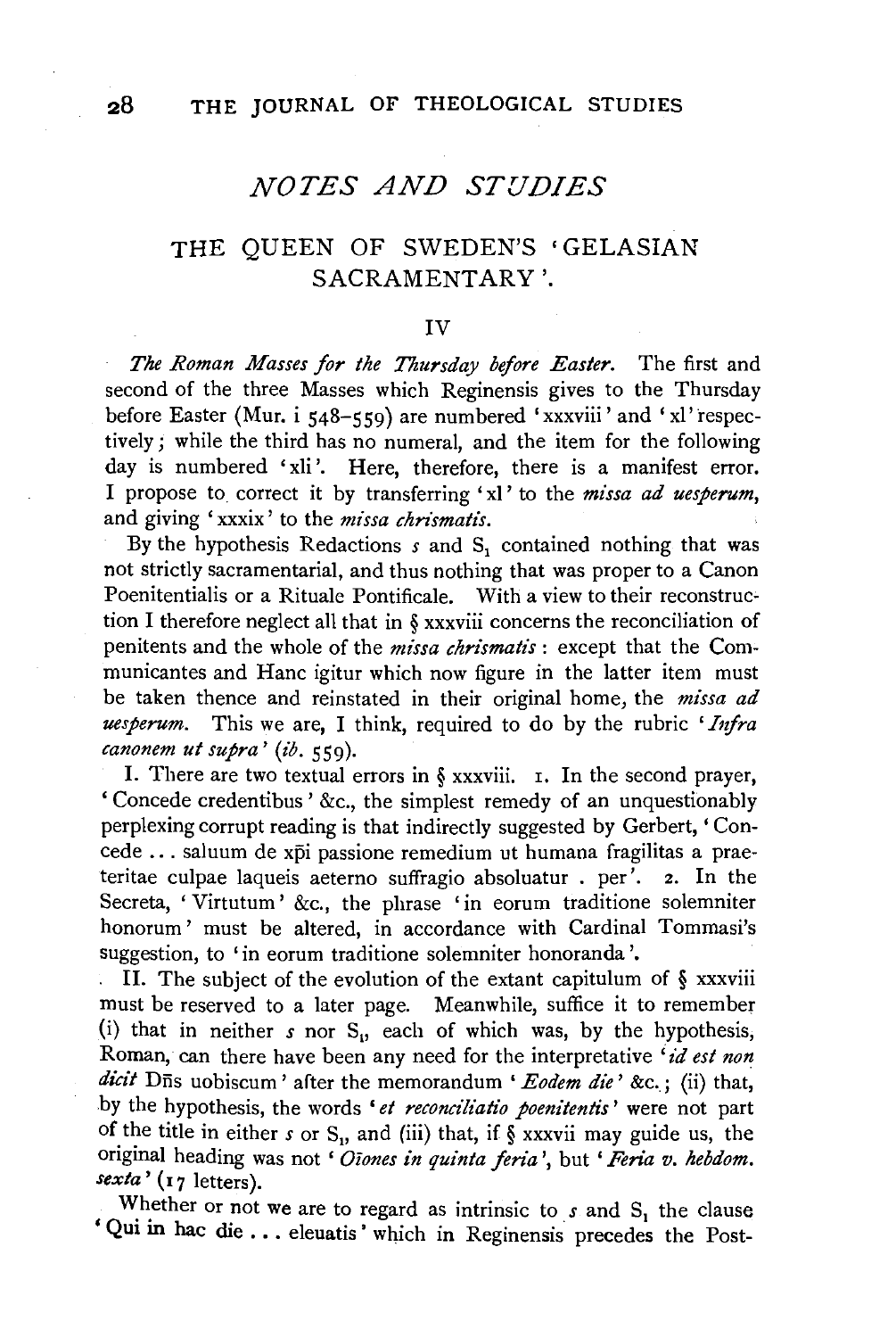communion of  $\S$  xxxviii (Mur. i 554), we must be circumspect in dealing with the parenthetical *'ubi dicimus* ... *dicimus'* there prefixed to it, a phrase the colloquial diction of which would seem to stamp it as a memorandum which had in the first instance been set in a margin.

III. In close connexion with this subject two difficulties now present themselves  $-$ 

1. The Hane igitur of § xxxviii is thus phrased : ' Hane igitur oblationem dne cunctae familiae tuae quam tibi offerunt ob diem ieiunii coenae dñicae in qua dñs  $\overline{n}$ . ihc xpc tradidit discipulis suis ... offerre diesque nros in tua pace d'; where the words 'ieiunii coenae dnicae' raise a prejudice against the claim of the whole of the paragraph as now found in Reginensis to be deemed part of the original scheme of the item : because (i) those words are not in the corresponding constituent of the next Mass (Mur. i  $55$ ); because (ii) they yield a tautological construction, and because, (iii) although at a comparatively late period in the sixth century it was deemed advisable to remind the churches of Spain, and perhaps also those of the south-western littoral of Gaul, that the Thursday before Easter must be observed as a fast, and not, after the manner of the Priscillianists, as a feast,<sup>1</sup> no such emergency can be averred of the Roman Church either then or at any other time.

Another prejudice against the claim of the whole of the extant text of this Hane igitur to be deemed part of the original scheme of§ xxxviii is raised by its ' diesque nfos ' &c. ; for this is part of a clause which had no permanent place in the Roman text of the Canon until Gregory the Great put it there.

But when, by elimination of 'ieiunii coenae dnicae' and 'diesque nfos' &c., this Hane igitur shall have been reduced to what would seem to be an earlier text, we may well doubt whether, even in such earlier text, it can have been a constituent of § xxxviii as originally devised; for none of the ordinary prayers of the Mass—Collecta, Oratio, Secreta, Postcommunion, Ad populum-says anything about the institution of the Eucharist.

2. The same very grave objection must be made in respect of the Communicantes. This has for its subject matter the betrayal by Judas. The ordinary prayers of the Mass say nothing whatever about it.

IV. The Preface of the *missa ad uesperum* (Mur. i 558) exhibits a peculiarity which must not be overlooked. Apart from its extraordinary conclusion, ' Per ipsum' &c., a conclusion which seems to have

<sup>1</sup> The sixteenth canon of the First Council of Braga (held according to Baronius in the year 563) ordains, 'Si quis quinta feria paschali, quae est *coena Domini,* hora legitima post nonam ieiunus in ecclesia missas non tenet, sed secundum sectam Priscilliani festiuitatem ipsius diei ab hora tertia, per missas defunctorum, soluto ieiunio colit, anathema sit '.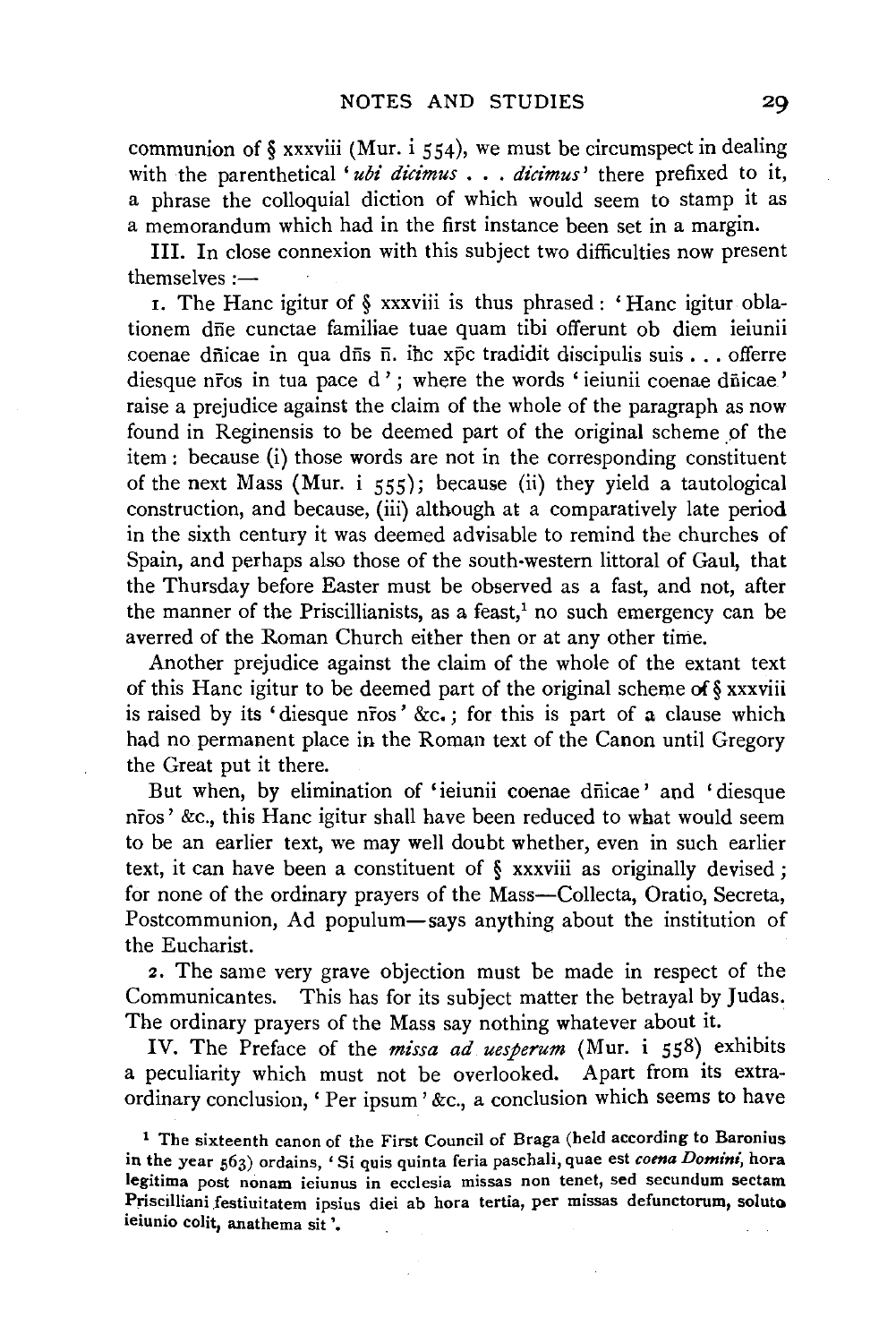replaced (in 59 letters) the customary 'per quem' (in  $7$  letters), it falls into two clearly distinguishable halves  $\cdot$ :  $\cdot$  up ... quem in hac nocte ... pro saeculi redemptione suppleret (in 542 letters)<sup>2</sup> and 'Pascit igitur mitis ds barbarum . . . relaxauit' (in  $354$ ). The style of the first is devoid of startling extravagance; not so that of the second: witness its 'pascit igitur mitis ds barbarum iudam ' and its 'adhuc cibum eius iudas in ore ferebat et ad lanianda membra eius iudaeos carnifices aduocabat'. The first half contrasts the Redeemer's *innocentia* and His betrayer's guilt; the second contrasts the Redeemer's *patientia* and His betrayer's bloodthirstiness. Divergencies like these would seem to justify us in suspecting that, whoever may have been the author of the first half, the second cannot have been composed within the precincts of the Lateran ; for, although the African nationality of Gelasius I, who on an occasion like this comes unbidden into our thoughts, might reasonably be held accountable for the fervour of the ' Quern in hac nocte . . . suppleret ', the turgidity and unchastened daring of the 'Pascit igitur . . . relaxauit' seems to betoken a date later than his or a pen not trimmed in Rome. As against the extant value, 955 letters, of the Preface of§ xl we therefore seem to have *prima /acie*  ground for suspecting a first value of  $(542 + 7) = 549$  for 'VD et iustum est . per  $x\bar{p}m$  d $\bar{n}m$   $n\bar{r}m$  . quem in hac nocte . . . suppleret . per quem', a value reducible to  $538$  if we neglect the unusual 'et iustum est'. But these I propose to raise to  $570$  and  $559$ , respectively; for whereas in the sentence 'Coenauit igitur' &c. Reginensis reads 'quern nee sub praemia pietas [an evident error for 'quem nec suprema pietas '] a scelere reuocaret' while Parnelius and Menard find 'quern nee sacrati cibi collatio reuocaret ', I am persuaded that both readings are authentic and that the classic text is that of the Canterbury Missal (MS c.c.c.c.

<sup>1</sup> With light but sure touch, a reviser, whom I believe to have been Gregory the Great himself, has, in the Canterbury Missal (fol. 35  $v$ .), reconciled the first and second halves, and reduced the asperities of the second, thus :-

#### *Regin. Cant.*

plum *innocentiae* mundo relinqueret.

2. Pascit igitur mitis ds *barbarum* 2. Pascit igitur mitis ds *immitem* iudam et suslinet *in mensam* crudelem iudam et sustinet *pius* crudelem con*qui* ... O dūm per omnia *patientem* ... *erat quia* ... O dūm per omnia *patientem* <br>Adhuc cibum eius iudas in ore ferebat et ... Cibum eius iudas in ore ferebat et Adhuc cibum eius iudas in ore ferebat *et* ••• Cibum eius iudas in ore ferebat *et ad lanianda membra eius iudaeos carnijices quibus eum traderet persecutores* aduoaduocabat. ea bat.

1. Quem in hac nocte . . . ut exem-<br>um *innocentiae* mundo relinqueret. plum *patientiae* mundo relinqueret.

conuiuam *donec se suo laqueo perderet* uiuam *qui menro laqueo suo periturus* 

Compare St Gregory's 'quatenus suae nobis *patientiae* praeberet exemplum' (Hom. 16 § 3) and 'in semetipso nobis Dominus *patientiae* praebuit exemplum' (Hom. 18 § 2). Migne S.L. lxxvi u36 C, 1151 B.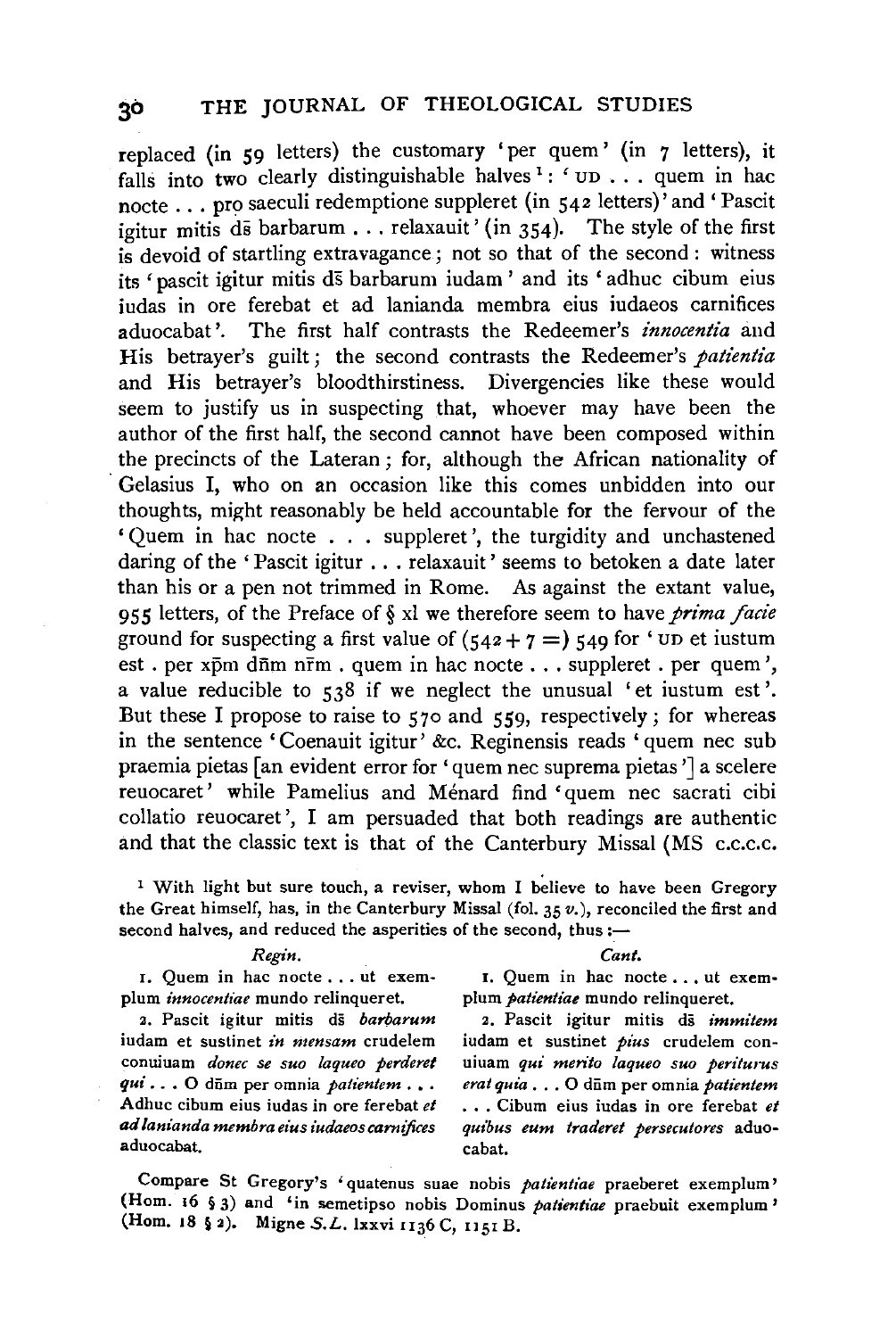270, fol. 35  $v$ ), 'quem nec sacrati cibi collatio nec suprema pietas a scelere reuocaret '.

The following table of values for  $S_1$  is drawn up in accordance with the considerations suggested by the difficulties to which I have called attention. It assumes, that is to say, that at the second general Roman redaction§ xxxviii had neither Communicantes nor Hane igitur, and that the Preface of§ xl ended at 'suppleret ', comprising 570 letters. It also assumes that the Hane igitur of § xl, now in § xxxix, ended at ' offerre '.

 $\mathbf{r}$ 

|       |                                                       |  | ີ່                     |
|-------|-------------------------------------------------------|--|------------------------|
|       | Brought forward. $\cdots$ $\cdots$ $\cdots$           |  | 45                     |
|       | § xxxviii. Feria v. hebdom. sexta 17                  |  |                        |
|       | Eodem die non psallitur nec saluta $\ldots$ , 30      |  |                        |
|       | Omp. semp. ds da quaesumus &c 195                     |  |                        |
|       | Concede credentibus mire ds &c. $\ldots$ , 131 (126)  |  | 5                      |
|       | Omp. semp. ds qui uitam &c. 130                       |  | 5                      |
|       | Virtutum caelestium ds de cuius &c. $168(170)$        |  | 6                      |
|       | Concede quaesumus die ut &c $\sqrt{79}$               |  | 3                      |
|       | Gregem tuum pastor bone &c $107$                      |  |                        |
| § xl. | Item in feria v. missa ad uesperum 27                 |  |                        |
|       | Suscipe quaesumus dis munus &c. 105                   |  |                        |
|       | UDquem in hacsuppleret.et ideo $549(570)$ 21          |  |                        |
|       | Infra canonem. $\ldots$ , 12                          |  | т                      |
|       | Communicantes et diem &c79                            |  |                        |
|       | Item infra. $\ldots$ , $\ldots$ , $\ldots$ , $\qquad$ |  |                        |
|       | Hanc igitur oblationem famulorum &c. . 278 (267) 10   |  |                        |
|       | Concede quaesumus die ut &c $\sqrt{79}$               |  | 3                      |
|       | Praesta quaesumus die ut &c $\cdots$                  |  | $4 = 125$ (P. 55 ends) |
|       |                                                       |  |                        |

*The Roman Evolution of* §§ *xxxviii, xl.* I. In a study of the Leonian Sacramentary contributed to the JOURNAL a few years ago (vol. ix p. 524) I invited attention to the following facts: That in the year 455 the Wednesday and Saturday of the summer ember-fast fell on the eighth and eleventh of June, and that those days were the Wednesday and Saturday of what by Roman computation was Whitsun-week; but that in that year Leo the Great-albeit with extreme reluctance, and as a concession to the Patriarch of Alexandria-kept the Christian Pentecost not on the fifth, but on the twelfth, of June: the consequence being that he committed the inconsistency of observing the summer ember-season before he kept the Feast of Whitsunday. In view of these facts I suggested that the very curious phrase ' noua disciplina ' in the first prayer of the penultimate Mass of Leonianum X (Mur. i 319) 'Da nobis ... nouam ... obseruantiae disciplinam' &c. is an allusive reference *per aequivocationem* to the exceptional innovation thus brought to pass in the year 455; and I justified the suggestion by the fact that the probably right reading of the last prayer in the same item, ' Omp. semp. ds • . . da quaesumus ut *uni'tatem* mereantur *et pacem* ', calls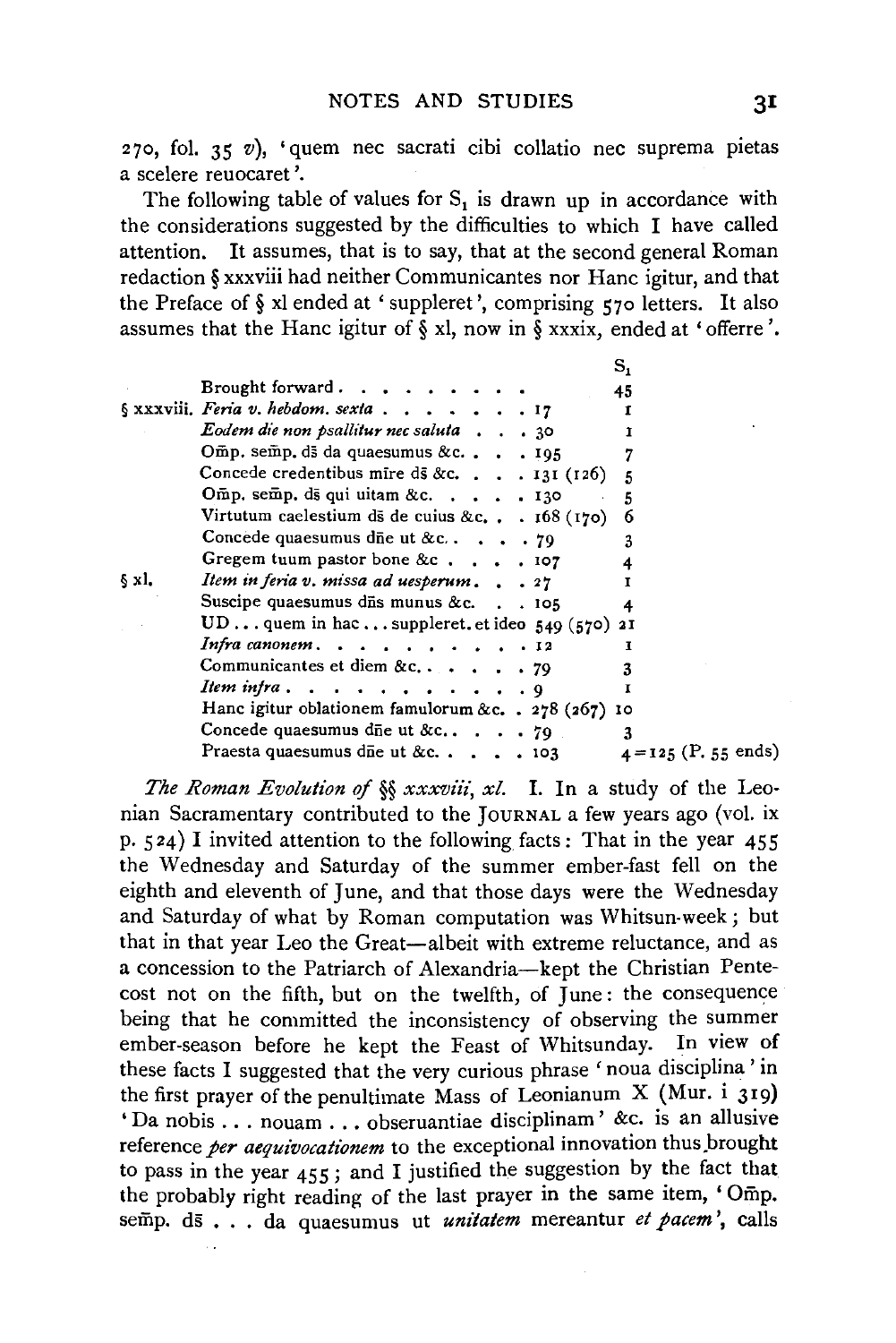to mind the phrase *'unitas et pax'* which Prosper of Aquitaine, the literary assessor of Leo the Great, employed on this very occasion. ' Exstarit eiusdem papae epistolae ad . . . Marcianum datae quibus ecclesia catholica instrui potest quod haec persuasio studio *unitatis et pacis* tolerata sit potius quam probata'.1

Now, I suspect that in the obscure 'de praeteritis ad noua transimus in the Ad Populum, ' Praesta quaesumus ' &c., of the *mi'ssa ad uesperum*  in§ xl (Mur. i 559) there is a similarly devised allusion *per aequiuocationem* to another innovation, that of an evening Mass on the Thursday before Easter. That such Mass was at one time customary in the Roman Church cannot reasonably be denied, for the Breuiarium Ecclesiastici Ordinis *(ib.* ii 401) which I have more than once quoted says, ' In ipsa nocte in uigilia Parasceuen non canuntur *Gloria in excelsis* nee *Kyrie eleison*'; so that, until or unless the contrary can be proved, we must surmise as best we can when the use began and when it was discontinued. As found at xm iii of the Leonianum  $(ib, i, 325)$  the 'Praesta quaesumus' &c. presents no difficulty, for it is there worded, ' Praesta ... ut sicut de praeteritis ad noua sacramenta transimus ita ' &c.; but in  $\delta$  xl of our document there is no 'sacramenta'; and I cannot help thinking that the word has been purposely omitted, so as, while not precluding a sacramental interpretation, to make permissible the sense of 'we are passing from an old liturgical use to a new'; i.e. 'we are now doing a new thing in the history of this the Roman Church by commemorating at night $-\tilde{ }$  in hac nocte<sup>7</sup>, as the Preface has it-the institution of the Holy Eucharist'. This assumed as a legitimate account of the 'de praeteritis ad noua transimus ' in the Ad Populum of§ xl, the question now arises, At what period in the history of our document was the *missa ad uesperum* instituted?

II. Again : The Breuiarium says 'Quinta uero feria ante Pascha ad missas antiphonae ad introitum non canuntur, apostolum *[lege* 'apostolus '] et euangelium non legitur, nec responsorium canitur '.<sup>2</sup> This information suffices to account for the absence from § xl of an Oratio and, since the item is not a Mass of station, of a Collecta, but raises a difficulty as to two of the prayers (Mur. i 548, 549) which in § xxxviii precede the Secreta. It bids us expect to find but one, and yet here  $\alpha$  are three. The first indeed is a Collecta such as might be used to introduce a Mass of station ; and its explicit mention of baptism accords with the ancient theory that the Thursday before Easter was the last day of the praepaschal *obseruantia* preparatory to the Church's solemn administration of that sacrament at Easter : but not so the second and third. Not only have they another subject-matter, the Passion and Death of the Redeemer; their very presence is out of accord with what the<br><sup>1</sup> *Chronicon* s.f. (Migne *S.L.* li 6o6 A). <sup>2</sup> Mur. ii 401.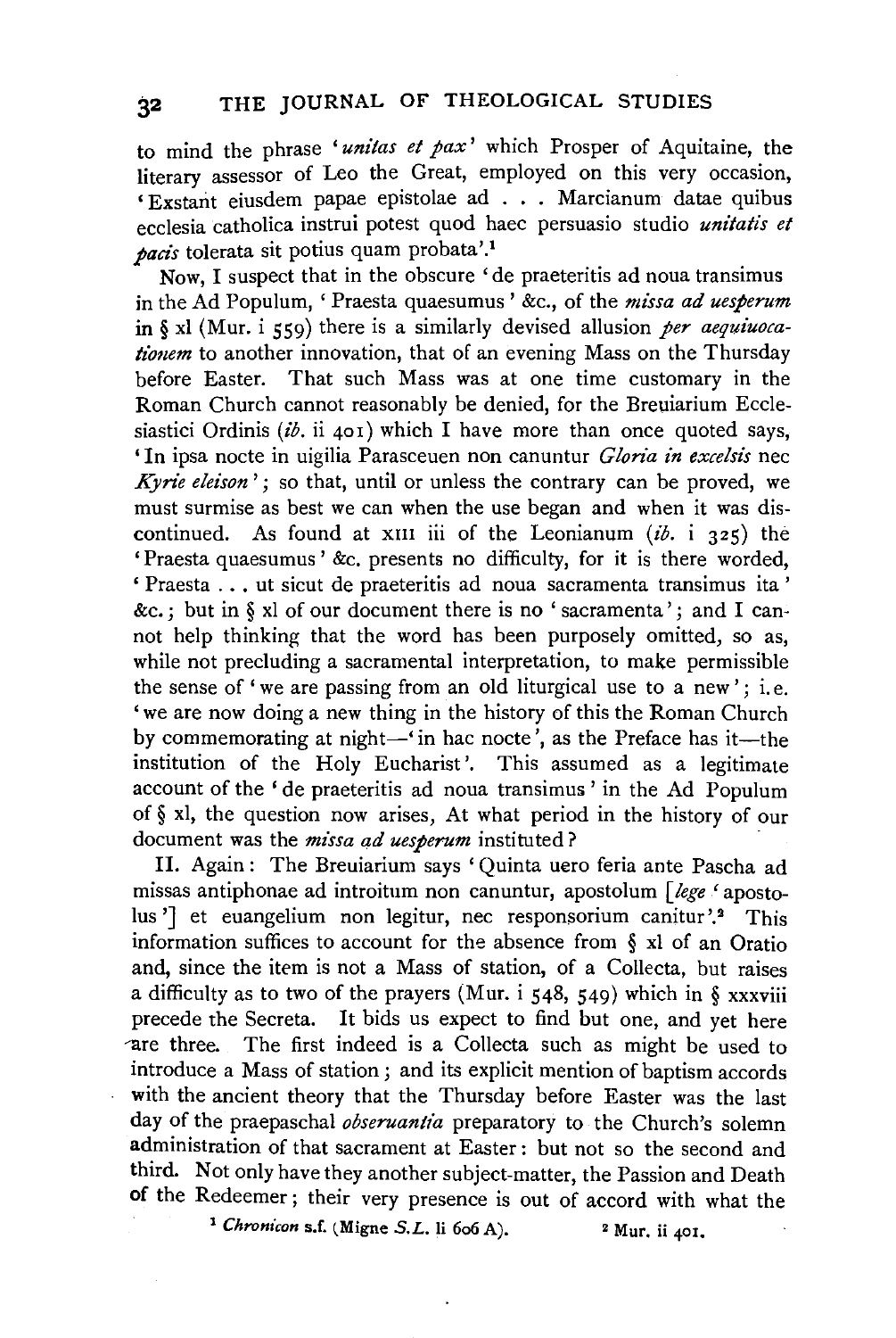Breuiarium says. Are they, then, *ex post facto* to the original scheme of the item, and, if so, when, severally, were they introduced ?

III. Yet again: The Breuiarium continues 'Nee salutat presbyter, id est non dicit *Dominus uobiscum'*, and a memorandum at the beginning of§ xxxviii says the like, *'Eodem die non psallz"tur nee salutat* [? *'salzdas* '] '. But why such memorandum? Rubrics like this are not usual in such items of our document as, by the hypothesis, are Roman; so that, assuming this to be a Roman rubric, the only satisfactory explanation I can offer of it is that it enjoins an innovation on old use. If this be the true account of it, the question arises, At what period in the history of our document was the innovation made ?

IV. Another question now suggests itself. Since the three ferial Masses of § xxxvii are rubricated 'Feria ii. hebdom. sexta' &c., we may fairly infer that the original capitulum of the Sunday item had been a normal ' *Dmca sexta* ', and that the extant ' *De passione diii'* was subjoined to it at a date subsequent to the issue of Redaction *s,* the ceremonial conduct of the Mass having meanwhile been so developed as-by means, it may be, of a new Introit, Gradual, Tract and Communion; or, it may be, by the solemn singing of St Matthew's Passioto set in prominent relief the subject of the Redeemer's sufferings. If so, when was the innovation made ?

These questions concerning the sub-title of the first item in § xxxvii, concerning the rubric ' *Eodem die'* &c., concerning the supernumerary prayers in § xxxviii, and concerning the whole of § xl, call to mind the question which at the beginning of our enquiry<sup>1</sup> suggested itself as to the motive for amplifying the original scheme of Christmas items. For if, as would seem to be implied by the dogmatic colouring of the . Collecta and Oratio of § ix and of its Secreta, Preface and Postcommunion, the Octave of the Nativity was instituted at a time when, in view of danger from eutychianism, it was deemed advisable to insist upon the fact that our Lord's birth of the Virgin was a true human birth,<sup>2</sup> the reason for so developing the ritual accessories of the first Mass in § xxxvii as to make it pre-eminently a Mass *de passione Domini,*  for inserting into § xxxviii supernumerary prayers having reference, not to the baptism· of neophytes, but to the ' de Christi passione remedium ' and the 'Filius tuus moriens ', and for giving § xl a long Preface con-

<sup>1</sup> See *J. T. S.* vol. xv p. 210. My analysis gives two amplifications. At the first of these the Mass for the Octave was introduced with a short Preface, 'Cuius hodie ... infans et ds est'; at the second the phrase 'Merito ergo caeli ... pastores Iaetati' was added to this and the whole of  $\S$  v introduced into the work (ib. pp. 200-202).

<sup>2</sup> In a journal meant primarily for theologians it would ill become me to labour this assertion. On examining the first three items of  $\S$  ix and the 'Cuius hodie ... infans et ds est' of its Preface, the reader will see at a glance what I mean.

VOL. XVI. D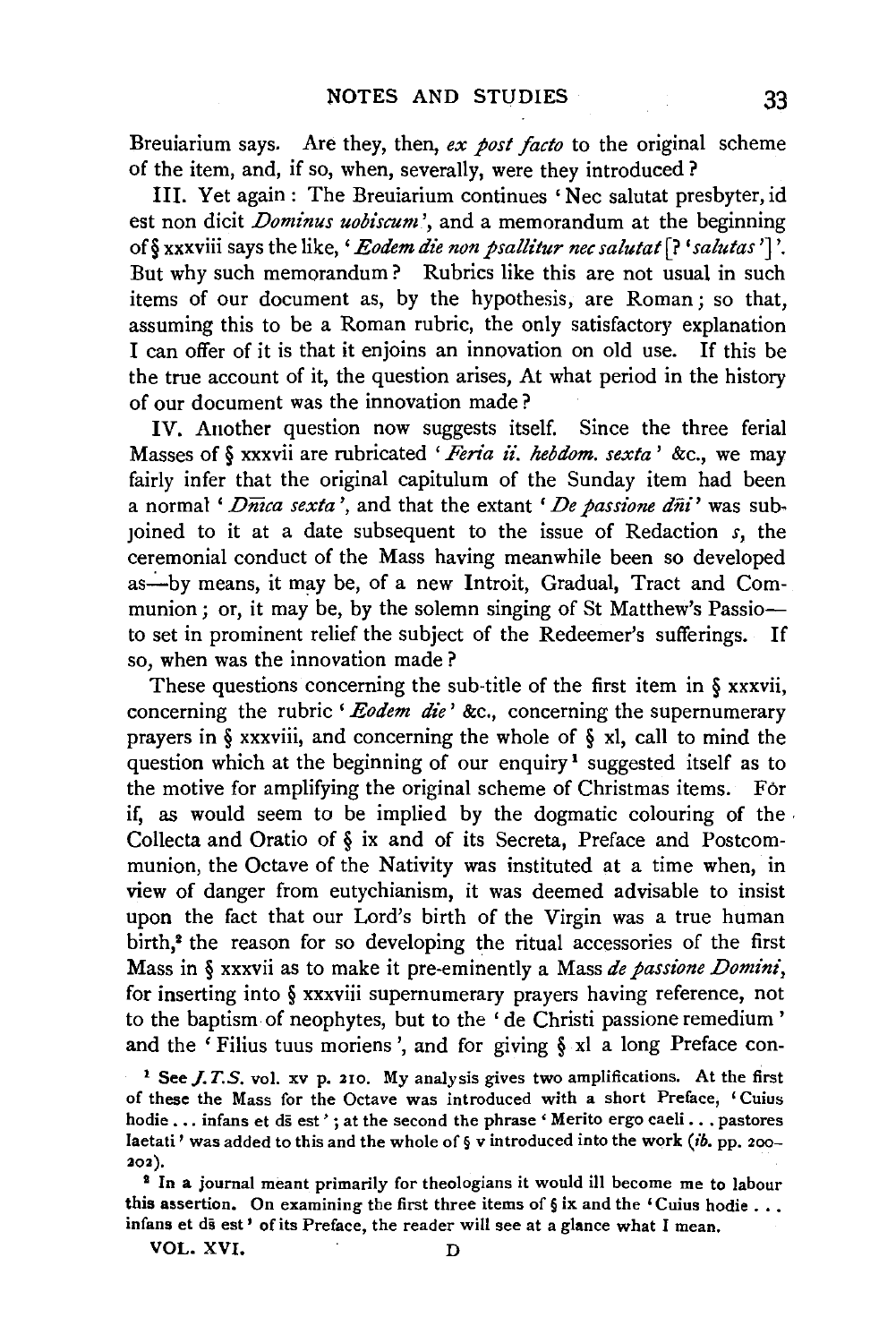ceming our Lord's betrayal by Judas may have been that the time was opportune for insisting on it that His sufferings were truly human sufferings, and His death a true human death; and to establish as *lex supplicandi* what Leo the Great had in sermon after sermon delivered on successive Sundays before Easter set forth as *lex credendi.*<sup>1</sup>

Before testing the hypothesis suggested by these considerations let me note a peculiarity in the Secreta of  $\S$  xxxviii (Mur. i 553). I attach some importance to it, because, as we shall see presently, that prayer was said immediately before what we shall find reason to believe to have been an important moment in the solemnities of the day. The prayer has already occurred on the Wednesday of the third week *in quadragesima (ib.* 524); but with the difference that it there runs 'Ds de cuius' &c. thus numbering 151 letters (5  $\beta$  lines), whereas here it numbers 169 letters (6  $\beta$  lines), for it is amplified at the beginning by the words ' Virtutum caelestium '. I believe the shorter form to give us the *textus classicus.* 

Thus much premised, I give again the values for *s* and S<sub>1</sub> for the first four days of the week before Easter; but with provision made for Subredaction *s1,* that stage in the developement of our document which was just now suggested as the stage at which the subject of the Passion received new prominence. (See  $I, T, S$ , vol. xv pp.  $567, 568$ .)

|                                                         | §xxxvii. 6th Sunday.}   |     |       |                                      | Monday.                |                                                              |                 | Tuesday.               |                                        |                  |                                 |                     | Wednesday.                    |
|---------------------------------------------------------|-------------------------|-----|-------|--------------------------------------|------------------------|--------------------------------------------------------------|-----------------|------------------------|----------------------------------------|------------------|---------------------------------|---------------------|-------------------------------|
|                                                         |                         | s   | $s^1$ | $\mathbf{S_{i}}$                     |                        |                                                              | $s$ $s^1$ $S_1$ |                        |                                        | $s$ $s1$ S,      |                                 | s                   | $s^1S_1$                      |
| Brought forward                                         |                         |     |       | 156                                  |                        |                                                              |                 |                        |                                        |                  |                                 |                     |                               |
| Capitulum<br>Sub-title (De passione dni)                | IО<br>13                | ÷   | ۰     | I                                    | 18                     | $\mathbf{I}$                                                 | I               | IQ                     | 1                                      | I                | 18                              | I                   | $\mathbf{I}$                  |
| Collecta<br>Oratio<br>Secreta<br>Postcommunion          | 194<br>162<br>90<br>II8 | 5   |       | $\frac{7}{6}$<br>3<br>$\overline{4}$ | 139<br>II<br>130<br>65 | 5<br>4<br>$\overline{\mathbf{r}}$<br>$\overline{\mathbf{a}}$ | 5<br>5<br>3     | 79<br>70<br>114<br>117 | 3<br>$\overline{\mathbf{2}}$<br>4<br>4 | 3<br>3<br>4<br>4 | 122<br>138<br>106<br><b>108</b> | $\overline{5}$<br>4 | 5<br>5                        |
| Ad Populum                                              |                         | nil | nil   | nil                                  | 115                    |                                                              | 4               | 171                    | 6                                      | -6               | 138                             | 5.                  | -5                            |
| (At s P. 35 begins)<br>(At s <sup>1</sup> P, 43 begins) |                         | 18  | 19    | 178                                  |                        | 20<br>20                                                     |                 | $22 = 200$             | 20                                     | 20<br>2I         |                                 | 23<br>23            | $= 8i$<br>$= 82$<br>$24 = 45$ |

<sup>1</sup> These most noble efforts of Leo's genius are not, like many modern sermons preached at Passion tide, devotional exercises on the sufferings of Christ *qua* sufferings, but carefully wrought discourses elucidatory of the Catholic doctrine of the Incarnation. See *inter alia* the exordium of the first *senno de passione Domini*  (Migne S.L. liv 314 A-C), that of the third  $(ib. 319 B)$  and that of the fifth  $(ib. 326 B)$ . See also the passage 'Hac fidei regula' &c. in the eleventh (ib. 350 B), the 'Gloria dilectissimi' &c. in the twelfth (ib. 353 A), and the 'Sermonem dilectissimi' &c. in the fourteenth  $(ib. 361 C)$ .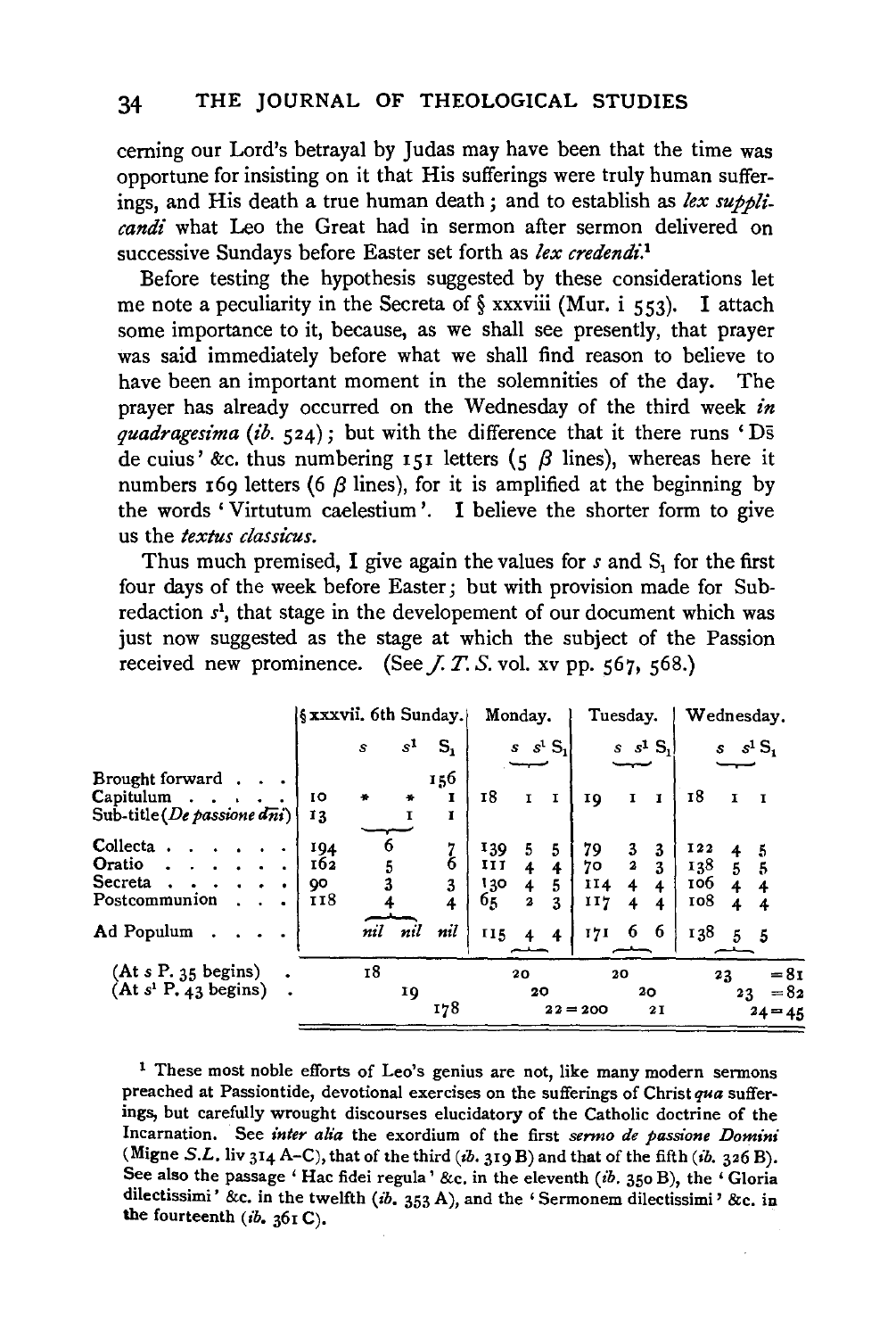I now proceed synthetically.

Let us assume that, at the sub-redaction  $(s<sup>1</sup>)$  at which I conceive the papal copy of the sacramentary to have been taken to pieces and the sequence of items made to begin not, as previously, with the Vigil of the Theophany but with Christmas Eve,<sup>1</sup> the volume also underwent a mechanical rehandling at the part which contained §§ xxxvii and xxxviii, § xxxvii being then written out anew, but with *' De passione dni'* subjoined on a line by itself next under the capitulum *'Dmca sexta* '. On this hypothesis the four items of  $\S$  xxxvii would now occupy 82 lines, not, as at *s,* 81.

Let us further assume (i) that at Redaction *s,* as is indicated in the next table of values, § xxxviii had lacked the memorandum *'Eodem die'*  &c.; (ii) that it had then contained but one prayer preliminary to the Secreta, the Collecta 'Omp. semp. ds da quaesumus' &c., and (iii) that the Secreta had then kept its classic value of 151 letters. This threefold assumption gives us the result notified in column *'s'* of the next table. The fifth of a series of items the first of which began on a fresh  $\beta$  page on the Sunday before Easter (see *J. T. S.* vol. xv p. 567) ends on the hundredth line of four such pages ; and this it does on the last of the *quadraginta ieiunia* of the quinquagesimal observance, the last of the *quadraginta dies* of the quadragesimal.

Hence the inference that, since the *missa ad uesperum* is greatly in defect of an integral number of pages of  $\beta$  value (for it is the equivalent of 43  $\beta$  lines), the custom of evening celebration on the Thursday before Easter had not as yet been established in Rome at the time of Redaction *s.* 

:But let us next assume that, while § xxxvii received a rubric indicative of honour to the Passion at the manipulation which I conceive to have been practised at sub-redaction  $s^1$ ,  $\S$  xxxviii was amplified (i) by the very suggestive memorandum 'Eodem die' &c., (ii) by the supernumerary •Concede credentibus' &c., this too in honour of the Passion, (iii) by the longer text of the Secreta, about which I have something to say presently; and, further, (iv) that the *missa ad uesperum* was now introduced into the series, this in its turn giving special honour to the Passion by the 'passionis mysterium' of its Secreta and by every word of its plaintive Preface, 'Quern in hac nocte ... passionem suam pro saeculi redemptione suppleret '. On this hypothesis ended item would once again, with a connecting rubric, coincide with ended page; pp. 43-  $48$  of the new numeration now replacing, on three leaves, pp. 35-38 of the old, on two leaves.

Thus are we enabled to account for one of the two prayers which

<sup>1</sup> See *J. T. S.* vol. xv pp.  $198-200$ .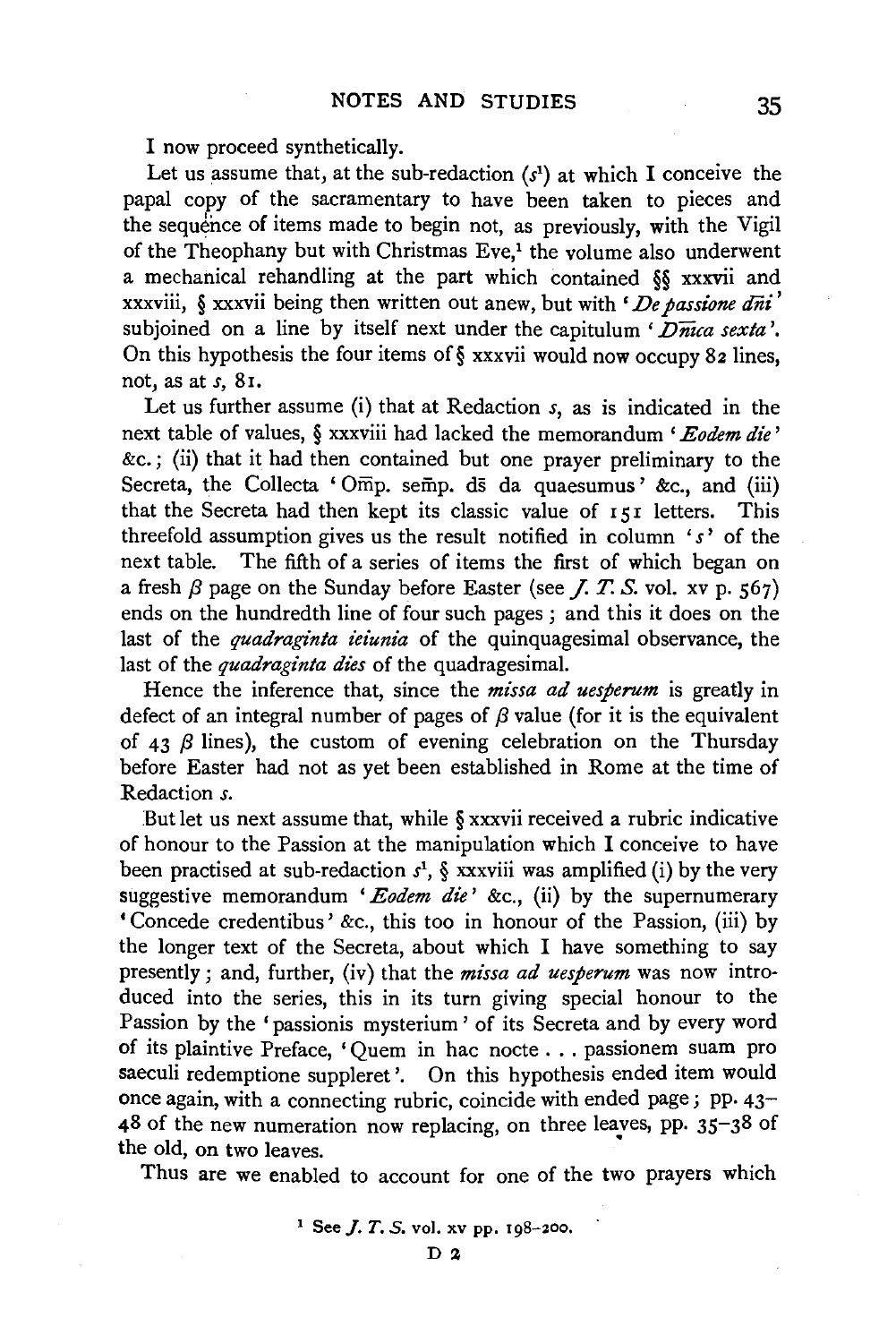|       |                                                           |           | $s$ ( $\beta$ lines)     | $s^1$ ( $\beta$ lines) | $S_1(\theta \text{ lines})$ |
|-------|-----------------------------------------------------------|-----------|--------------------------|------------------------|-----------------------------|
|       | Brought forward                                           |           | 81                       | 82                     | 45                          |
|       |                                                           |           |                          |                        |                             |
|       | Eodem die non psallitur nec salutas $\ldots$ 30           |           | nil                      |                        |                             |
|       | Omp. semp. ds da quaesumus &c. $\ldots$ .                 | 195       | 6                        |                        |                             |
|       | Concede credentibus mire ds &c. [ 131 (126)               |           | nil                      |                        |                             |
|       | Omp. semp. ds qui uitam & c. $\ldots$ .                   | 130       | nil                      | nil                    |                             |
|       | Ds de cuius giae rore &c. $\vert$                         | 151       |                          |                        |                             |
|       | Virtutum caelestium di de cuius & c                       | 160       |                          | $6 = 100$ (P. 46 ends) | 6                           |
|       | Concede quaesumus die ut &c. $\ldots$ , $\ldots$          | 79        |                          |                        | 3                           |
|       | Gregem tuum pastor bone &c $\{107^3, 115^2\}$             |           | $4^1$ = 100 (P. 38 ends) | $4^{1} (=7)$           | $4^{1}$ ( = 77)             |
| § xl. | <i>Item vi. feria v. missa ad uesperum</i> $\blacksquare$ | 27        |                          |                        |                             |
|       | Suscipe quaesumus die &c. $\ldots$ , $\ldots$             | 105       |                          |                        |                             |
|       | UD quem in hac nocte &c. $ 559^1, 570^2$                  |           |                          | 181                    | 21 <sup>2</sup>             |
|       | Infra canonem $\ldots$ , $\ldots$ , $\ldots$              | <b>I2</b> |                          |                        |                             |
|       | Communicantes et diem &c. 79                              |           |                          |                        |                             |
|       | Item infra $\ldots$ , $\ldots$ , $\ldots$ , $\ldots$      |           |                          |                        |                             |
|       | Hanc igitur oblationem famulorum &c. $\Box$               | 267       |                          |                        | 10                          |
|       | Concede quaesumus die &c. $\ldots$ ,                      | 79        |                          |                        |                             |
|       | Praesta quaesumus die ut &c.                              | -103      |                          | $3 = 50$ (P. 48 ends)  | $4 = 125$ (P. 55 ends)      |

Thursday before Easter.

 $\hat{\phantom{a}}$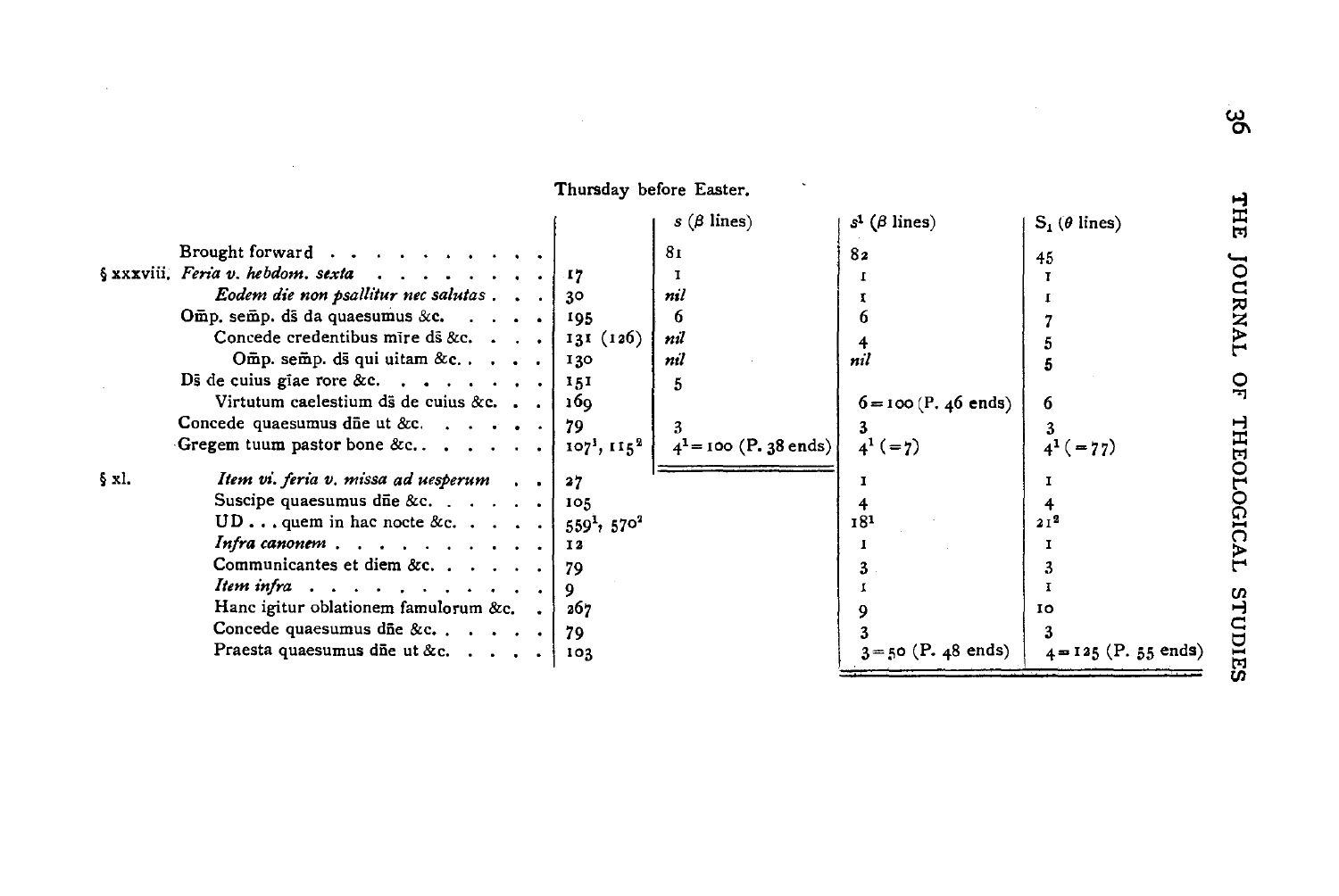the Breuiarium had bidden us not expect to find : thus are we justified in inferring that at sub-redaction  $s<sup>1</sup>$  the Roman custom of evening celebration recorded in the Breuiarium was already in existence.

Now, then, let us turn our attention to the Secreta of § xxxviii, a prayer which I believe to have been augmented by the value of a line at Sub-redaction  $s^1$ .

If it be true that at both  $s$  and  $s<sup>1</sup>$  three integral pages were given to Quinquagesima week (see *].T.S.* vol. xv p. 222), five to Quadragesima week *(ib.* p. 223), and five to the week thence ensuing *(ib.* p. 351}; then three to the items which bring us to the dividing-point of the Leonian quarantine of fasts *(ib. p.* 355), and one to that which brings us to the dividing-point of the seven-weeks' *obseruantia* of Telephorus *(ib.* p. 358); then, again, seven pages to the next nine Masses (ib. pp. 539-541), and four to the five that followed  $(i\delta$ . p. 544), I cannot believe it to have been without design that at Sub-redaction *s1* the next quatrain of pages instead of ending, as at Redaction *s,* with the last prayer of § xxxviii, ended with the Secreta. Assuredly the object of this change of method was to emphasize the fact that at that specific point in the Mass said on the morning of the day now known as Maundy Thursday the continuity of the function was interrupted and its intention restricted : the continuity interrupted by a pause<sup>1</sup> during which all such might retire as, having offered their gifts with the intention of returning in the evening then to communicate, were now at liberty to leave the sacred building and break their fast; the intention restricted to those who remained behind. I venture to say that this coincidence of ended Secreta with ended page, suggestive as it is of evening communion on the anniversary of the institution of the Eucharist, sheds a ray of light as clear as it is unexpected on Roman practice in that respect during the pontificate in which *s1* was issued.

*The External History of* §§ xxxvii, xxxviii, and xl. (Roman Period.) Such then is the result of an analysis as free from prejudice as it has been rigorous of §§ xxxvii, xxxviii, and xl. I therefore venture to assert that when the first general redaction of the sacramentary was compiled only one Mass was as yet by Roman custom appointed to be said on the Thursday before Easter, and that the time for saying it was the time customary on station-days, the *hora nona* of the Roman reckoning ; but that at Sub-redaction *s*1 the time for saying it was shifted from afternoon to morning, the new *missa ad uesperum* being appointed to be said at or soon after nightfall. Assuming these changes to have been made

<sup>&</sup>lt;sup>1</sup> The reader may perhaps remember the analogous instances which I claim to have discovered in the 'Missale Francorum', and in what would seem to have been the second  $\gamma$  scheme of the forms of ordination in § xx, § xxii, and § xcix of the present document. See  $J$ .  $T$ .  $S$ . vol. xii pp. 230, 232; and vol. xv pp. 335, 338-340.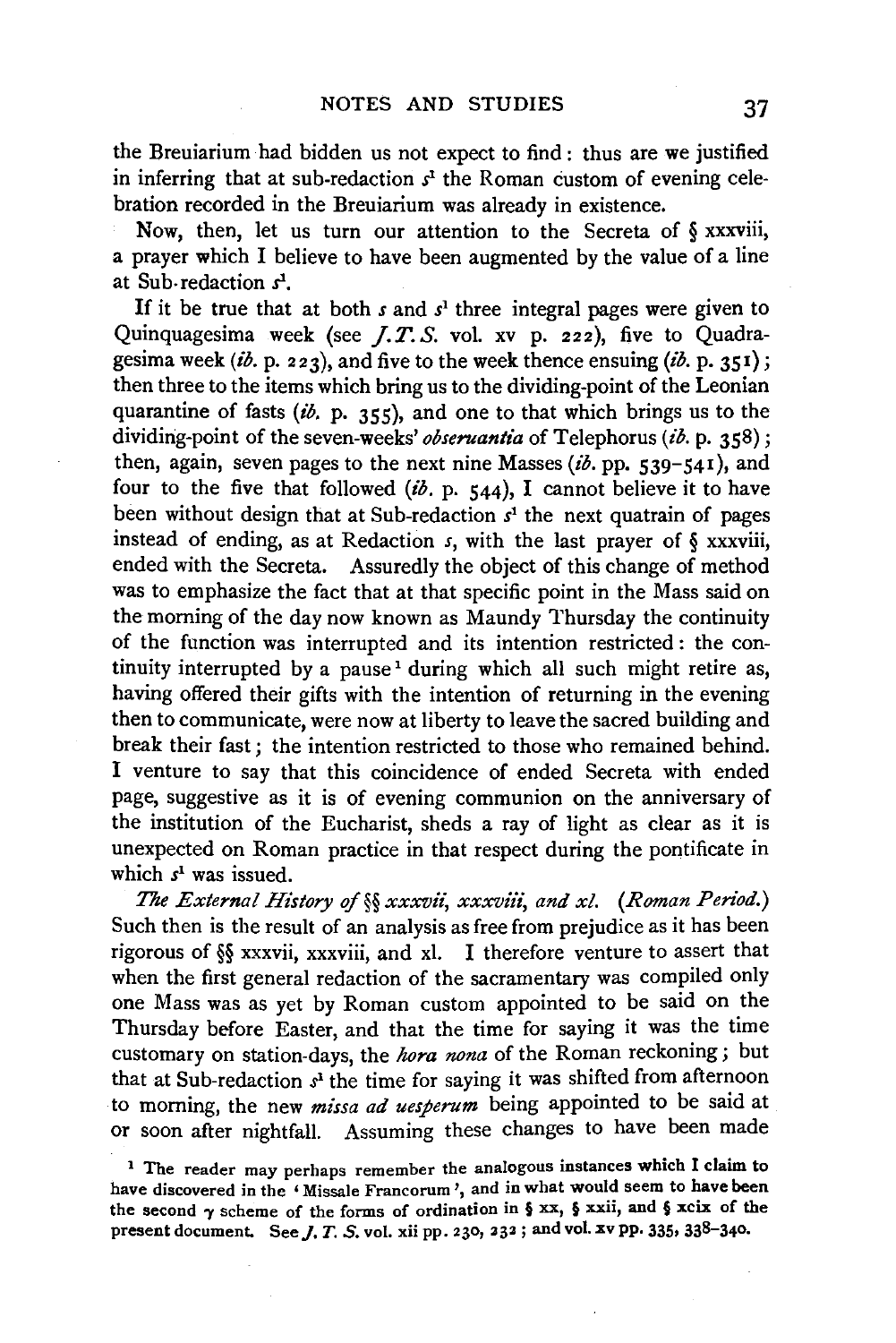simultaneously, or nearly so, with the composition of  $\S$  ix, it will, I think. follow that, should scholars ever learn when, or under what pope, the Roman Church first observed the Octave of the Nativity, or first used the *missa ad uesperum* of  $\S$  xl, a clue will have been obtained to the external history of our document. Meanwhile let us remember that theological acumen and terminological accuracy were oriental characteristics, and that these are conspicuously discernible in the first three prayers and the nucleus of the Preface of  $\S$  ix; that the African Church as far back as the time of St Augustine had celebrated an evening Mass on the anniversary of the institution of the Eucharist; that Gelasius I was probably of oriental lineage and certainly of African nationality, and that he was the first man of African nationality who was raised to the government of the Roman Church. As at present informed, therefore, we can but say that Gelasius I is the most probable claimant, perhaps the only probable claimant, of the editorship of *s*1•

Reverting for a moment to my synopsis for  $s$ ,  $s<sup>1</sup>$ , and  $S<sub>1</sub>$ , I would observe that the third column of linear values shews us why and when it was that the second of the prayers which the Breuiarium had not led us to expect to find was introduced. But for it  $\S$  xl would not at  $S_1$ have reached the end of a  $\theta$  page.

*Sections xxxviii, xl at Redaction S<sub>2</sub>.* Conceded that I have thus far truly appraised the work done at Redactions  $S_1$  and  $S_2$ , it is evident that, if the deviser of the latter edition had been so disposed, he might, like his Roman predecessor, have made the Mass for the Wednesday before Easter end at the distance of five lines from the foot of a page; for this he could have done by leaving Sunday's Collecta and Secreta as he found them (see  $J. T. S.$  vol. xv pp.  $567, 568$ ). He must have done what he did in order to make the first Mass for 'Maundy' Thursday begin on a fresh page. That anniversary had not received so appropriate a distinction at either of the Roman issues.

But this innovation imposed on him the task of amplifying either § xxxviii or § xl, or both of them, with material having the value of twenty  $\theta$  lines if, as was fitting, they were to occupy a multiple of fiveand-twenty such lines and thus bring the series to an end at the foot of a  $\theta$  page.

It may be that scholars, after carefully examining the constituents which—whether composed or merely adopted by him—he inserted into §§ iii, iv, vi, vii, viii, xii, xiv, and the Ad Populum prayers which he gave to the Sundays in Lent, will be able to make a shrewd guess as to who he was : it may be that they will some day have that happiness when they shall have studied the 'Communicantes et diem' &c. of § xxxviii and more especially the latter half, ' Pascit igitur ... relaxauit ',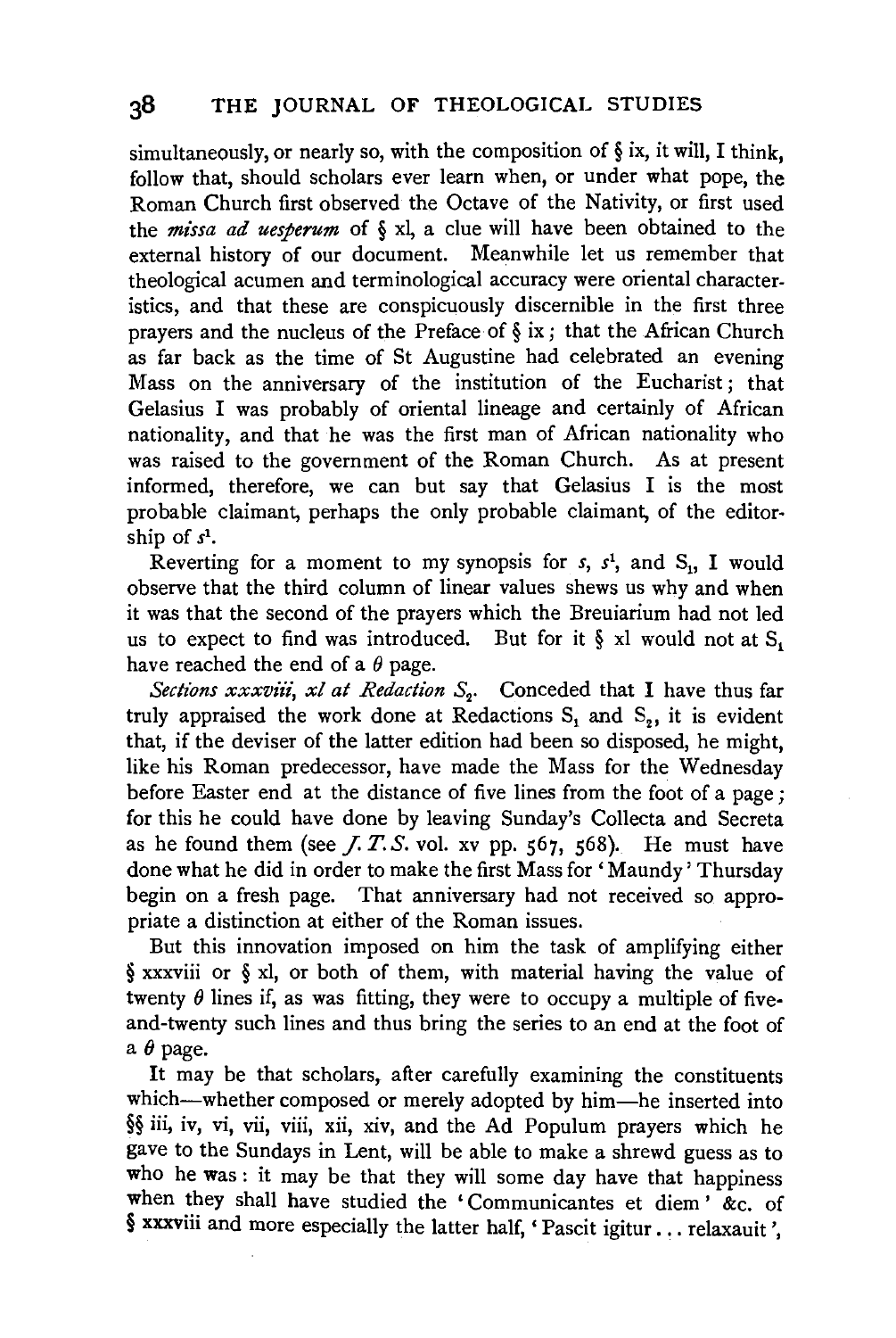of the Preface of  $\S$  xl; for to him I attribute them. These two passages are not, it is true, the only additions to the scheme which he found in his copy of  $S_1$ : but I think that they must be his, because they are homogeneous the one with the other ; and I hope presently to find that their aggregate value is the nett equivalent of twenty lines. But I do not think that the other three *complementa* can be his : I take them in their order. (i) The rubric *'Post haec offert plebs'* &c. must not be given to him, because there was no need for it before the form for reconciling penitents was inserted into  $\delta$  xxxviii ; and by the hypothesis this was not done until Redaction V. (ii) I do not assign to him the ' Hane igitur oblationem ' &c., because its subject matter is not the same as the subject matter of the ' Communicantes ' &c., because by reason of its phrasing—' ob diem *ieiunii* coenae diicae '—it seems to have been designed as a protest against the priscillianism<sup>1</sup> condemned by the fathers of the First Council of Braga (A. D. 563), and therefore to be of comparatively late date, and because I cannot find that he anywhere inserted new material, as Gelasius I might have done, of polemical character. (iii) Nor do I think that the 'Item infra canonem ubi dici*mus* .•. *dicimus* ' &c. is his, because since, by the hypothesis, he was not a bishop, though probably an abbot, I cannot believe he would have presumed to innovate on the text of the Canon. But, even if I could, the colloquial *'didmus'* ' *dii:i'mus* ' makes me think that the memorandum, by whomsoever composed, was a marginal note, and therefore that it cannot have been part of the augmentary material having the value of twenty lines of text for which I am in search. These surmises are justified by the next three tables.

|                                                           |  |      | S,<br>s.                          |
|-----------------------------------------------------------|--|------|-----------------------------------|
| Brought forward $\cdots$ , $\cdots$ , $\cdots$            |  |      | 45                                |
| $\frac{1}{2}$ xxxviii. Capitulum                          |  |      |                                   |
| Eodem die non psallitur & c. 30                           |  |      |                                   |
|                                                           |  |      |                                   |
| Concede credentibus mire ds &c. $\ldots$ , $\ldots$ , 126 |  |      |                                   |
| $Omp$ , semp, ds qui uitam &c.                            |  | 130  |                                   |
|                                                           |  |      |                                   |
| Post haec offert plebs et &c. $\ldots$ , 143              |  |      |                                   |
| Virtutum caelestium ds de cuius &c. $\cdots$              |  | 170  | $6 = 25(P, 60 \text{ ends})$<br>6 |
| Infra actionem $\cdots$ $\cdots$ $\cdots$                 |  | 13   |                                   |
| Communicantes et diem  quo traditus &c.   79              |  |      |                                   |
| Item infra, $\ldots$ , $\ldots$ , $\ldots$                |  | - 19 |                                   |
| Hanc igitur familiae tuae &c. 165, 279                    |  |      |                                   |
| Item infra canonem ubi dicimus &c. $\,$ .   77            |  |      |                                   |
| Qui hac die antequam traderetur &c. $\cdot$   63          |  |      |                                   |
| Concede quaesumus die &c. 79                              |  |      |                                   |
| Gregem tuum pastor aeterne &c. $\ldots$ .                 |  | 107  |                                   |
|                                                           |  |      |                                   |

1 See above, p. 29, n. l.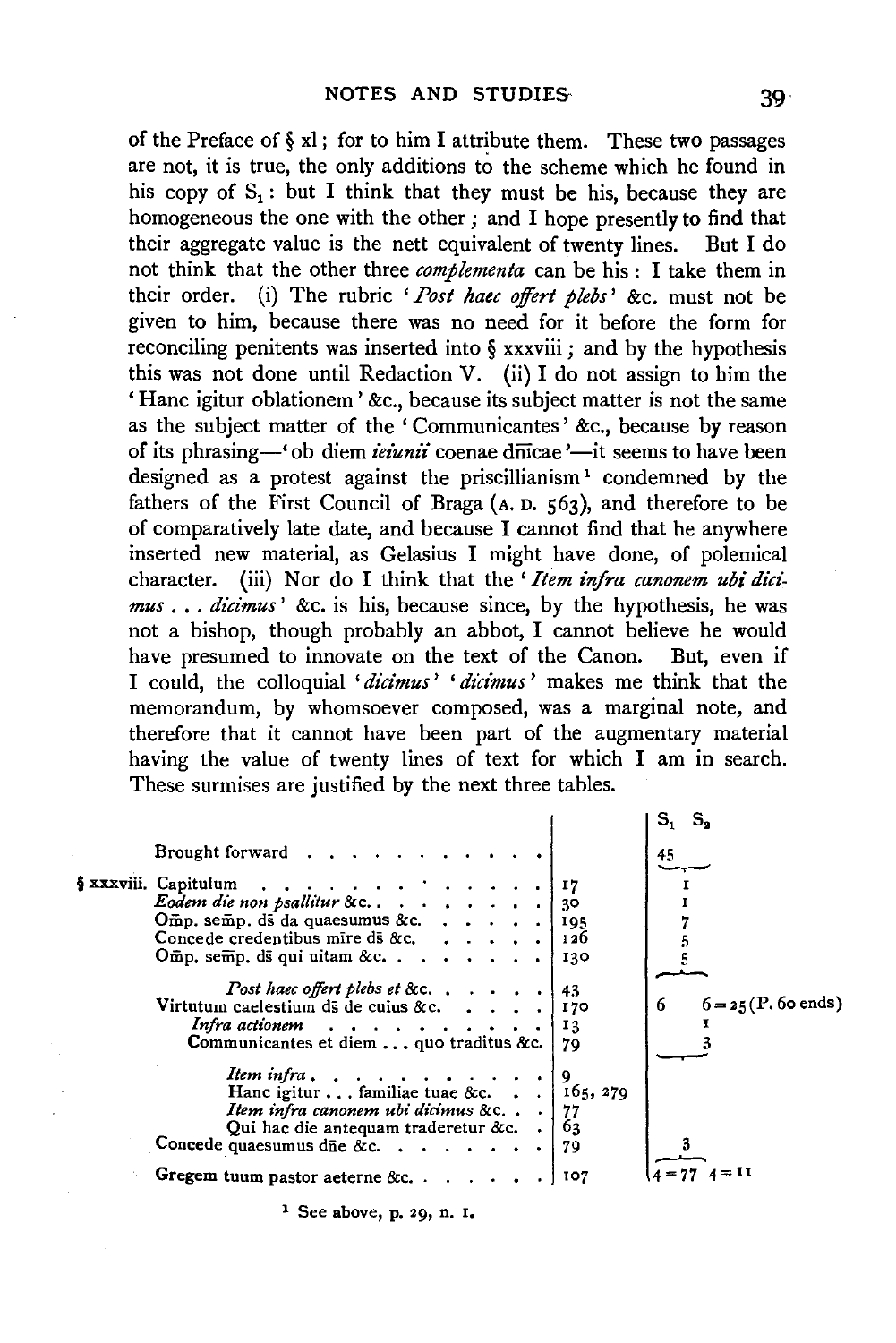|                                                      |                           | s.                      |
|------------------------------------------------------|---------------------------|-------------------------|
|                                                      |                           |                         |
|                                                      | IOR                       |                         |
| UD et iustum Quem in hac nocte &c.                   | $5701$ , 976 <sup>2</sup> | $\frac{21^{1}}{36^{2}}$ |
|                                                      |                           |                         |
|                                                      | 79                        |                         |
| Concede quaesumus die &c. $\cdots$ $\cdots$ $\cdots$ | 79                        | 10 <sup>1</sup>         |
|                                                      | 103                       | $4 = 1254$              |
|                                                      |                           | $I = 75$ (P.63 ends)    |

This serves to shew that the editor of  $S_2$ , like Gelasius I, or whoever it may have been that introduced into the Roman Church the custom of evening communion on the Thursday before Easter, made the Secreta for the first Mass of that day end on the last line of a page; and, although it by no means proves that he too observed that custom, it suffices to suggest that he may have observed it. It serves to shew us why it was that the Preface of the *missa ad uesperum* was so strangely lengthened, and thus to prove that the editor of  $S_2$ , like the editor of *s*, the editor of  $s<sup>1</sup>$ , the editor of S<sub>1</sub>, regarded the Thursday before Easter as the last day of a sacred series.

*Section xxxviii at Redaction V.* And what of the second cismontane editor? I have not yet traced his work as far as the end of  $\S$  xl, but I feel sure that he in his turn made the *missa ad uesperum* end on the last line of a page.

Meanwhile let us see how he dealt with *§* xxxviii.

By my hypothesis the disciplinary prayers now found in this section (Mur. i. 542-553) had not formed part of the document at Redaction  $S_{2}$ , because  $S_{2}$  was compiled for a dignitary, probably an abbot, who though of high rank, was not a bishop; and because, if the rubric in *§* xvi may instruct us, the bishop in whose diocese his domain lay had reserved to himself the public reconciliation of penitents.<sup>1</sup> But, since it is hard to see why, at the cost of minute and infinite pains, the editor of V should have adapted sacramentarial material previously written on  $\theta$  pages to pages of  $\kappa$  lineation and capacity if not to make them bibliographically homogeneous with several pontifical libelli already executed on  $\kappa$  pages—the 'Pont.', the 'Ord.', the 'Bapt.' of my analysis—we must believe it to have been he that engrafted into the first Mass for the Thursday before Easter the disciplinary material now found in it. The next table shews how true he was to his own artistic self, how scrupulously careful that his work should be done 'decently and in order'.

<sup>1</sup> See *J. T. S.* vol. xv pp. 327-330.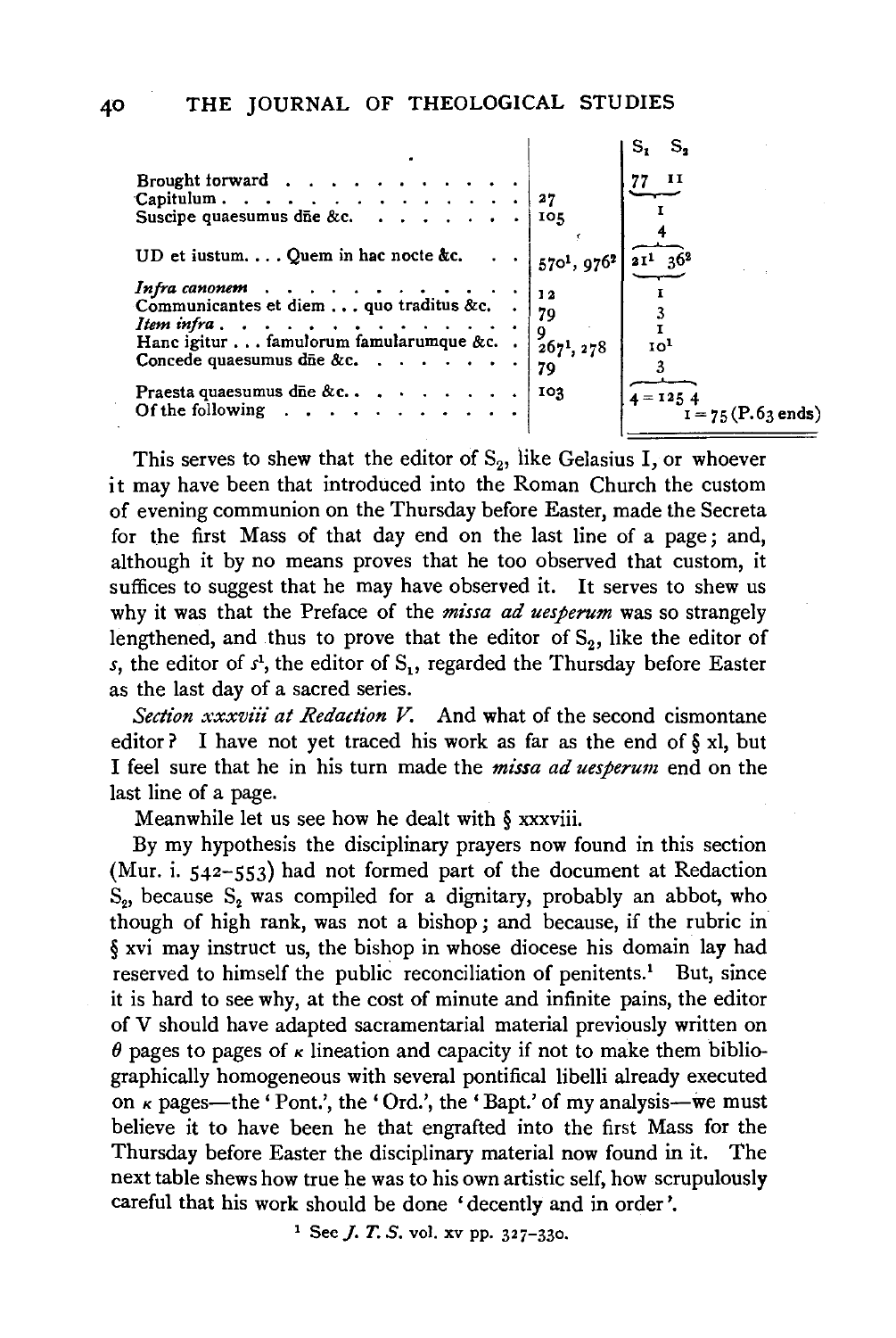|                                       |                                                                                                                                                                                                                                                                                                                        |                             | v<br>$\mathbf{v}$                 |                                              |
|---------------------------------------|------------------------------------------------------------------------------------------------------------------------------------------------------------------------------------------------------------------------------------------------------------------------------------------------------------------------|-----------------------------|-----------------------------------|----------------------------------------------|
|                                       | $\S$ xxxviii. Oiones et preces in quinta feria *<br>Eodem die non psallitur nec salutas<br>Id est non dicis Dūs uobiscum                                                                                                                                                                                               | 27<br>30<br>24              | 1<br>r.                           |                                              |
|                                       | Et reconciliatio poenitentis<br>Three prayers : $7, 5, 5$ +<br>سيان والوالون والوالو<br>Ordo agentibus publicam poenitentiam contactor contactor contactor contactor contactor contactor contactor contactor contactor contactor contactor contactor contactor contactor contactor contactor contactor contactor conta | 26<br>35                    |                                   |                                              |
|                                       | <i>Egreditur poenitens</i> $\ldots$ <i>corpore in terra</i> $\ldots$ $\ldots$<br>Et postulat in his uerbis diaconus $\dots$ ,                                                                                                                                                                                          | 100<br>20                   | $4 = 24$<br>$I = 24$              | (P. qI ends at V)<br>$(P. 96$ ends at $V'$ ) |
| See <i>J. T. S.</i><br>vol. xv p. 329 | Postulation and rubric : $56, 5$ . =<br>Three prayers: $8, 5, 28$ . =<br><i>Item ad reconciliationem</i> : 1, 5, 6, 9, 16 =<br><i>Reconciliatio ad mortem</i> : 1, 18, 7, 12, 24 $\ $ =<br>Oio post reconciliationem &c.: 2, 10 $\ldots$ .                                                                             |                             | 61<br>41<br>$\frac{37}{62}$<br>12 |                                              |
|                                       | Post haec offert plebs &c.                                                                                                                                                                                                                                                                                             | 43                          | $2 - 216$ 2                       | $(P. \text{loo ends at } V)$                 |
|                                       | Virtutum caelestium &c<br>Infra actionem<br>Communicantes et diem &c. $\ldots$ , $\ldots$<br>Item infra                                                                                                                                                                                                                | 169<br>12<br>79<br>9        |                                   |                                              |
|                                       | Hanc igitur oblationem &c, $\ldots$<br>Item infra  dicimus  dicimus<br>Qui hac die antequam &c. $\cdots$ $\cdots$                                                                                                                                                                                                      | $1651$ , $2792$<br>77<br>63 | 61<br>10 <sup>2</sup>             |                                              |
|                                       | Concede quaesumus die &c. $\cdots$ $\cdots$ $\cdots$                                                                                                                                                                                                                                                                   | 79                          |                                   |                                              |
|                                       | Gregem tuum pastor bone &c                                                                                                                                                                                                                                                                                             | $107^{1}$ , $115^{2}$       | $= 248$                           | $(P.$ IoI ends at $V$ )                      |

 $\ddot{\phantom{a}}$ 

\* The values for § xxxvii at V and V' will be found *in].* T. S. vol. xv pp. 567, 568.

 $\mathcal{L}$  $\mathcal{L}$ 

In terms of letters (see p. 30 supra) the values of these three prayers are 195, 126, 130.<br>
| I assume the last prayer of the Reconciliatio . . . ad mortem to have ended 'esse saluum. per.' See Faustus of Riez<br>
De Gratia &

 $\mathbf{f}$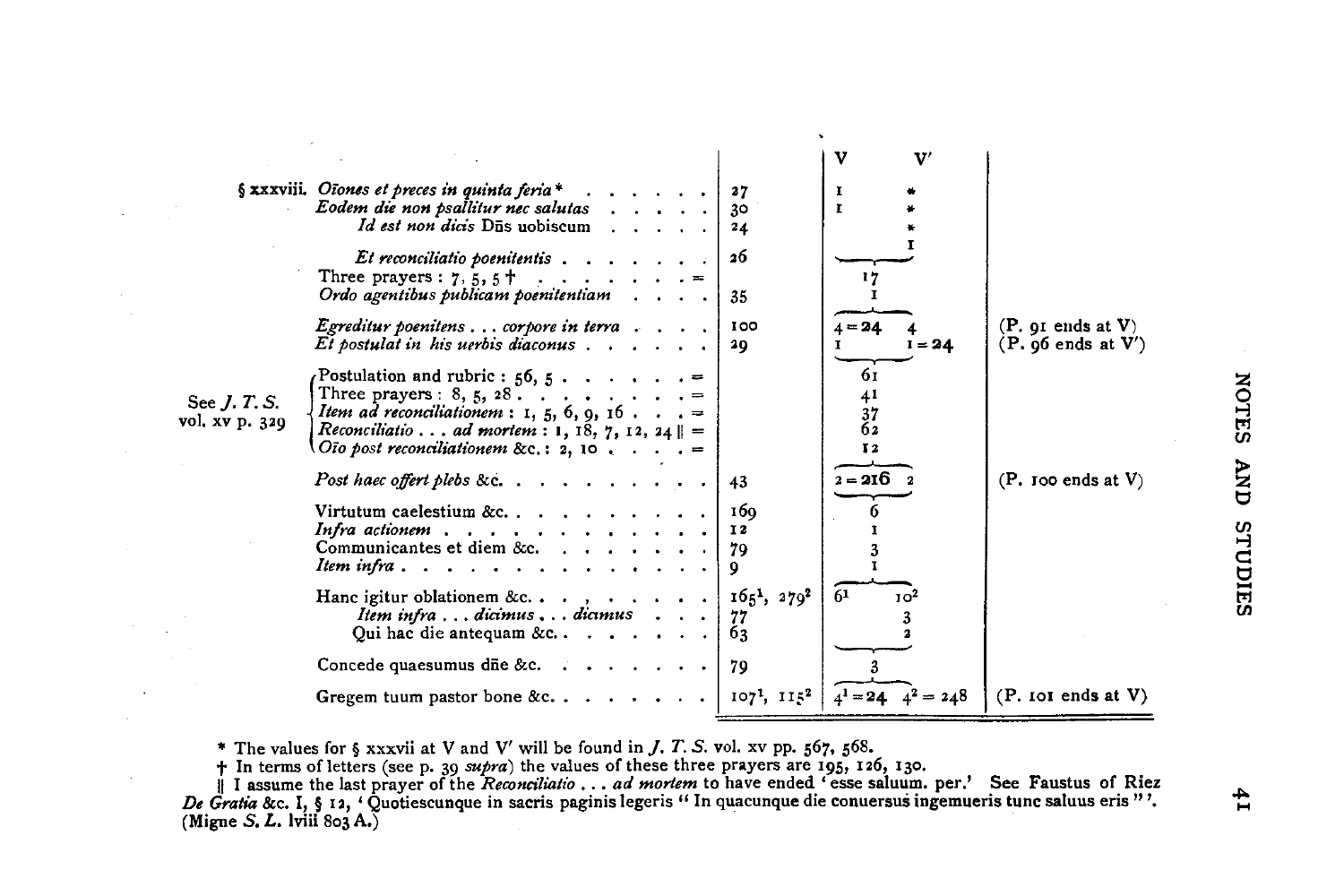He alters nothing that lies before him in the Canon Poenitentialis, but (i) by means of a new directive rubric, 'Egreditur poenitens . . . *prostrato toto corpore in terra* ', he makes the ceremony begin on the first line of a fresh page. Again he alters nothing, but (ii) by means of another directive rubric, *'Post haec offert plebs et conficiuntur sacramenta'*, he gives the resumed Mass the same distinction.<sup>1</sup> Yet again he alters nothing, but (iii) by means of an inserted Hane igitur he gives what remains of the Mass the value of one integral page.

Now then we are able to conjure the difficulties of that very puzzling constituent, the Hanc igitur (Mur. i  $553$ ), to which I have more than once referred.<sup>2</sup> As written by the editor of V it ran simply thus-' Hane igitur oblationem dne cunctae familiae tuae quam tibi offerunt ob diem in qua d $\bar{n}$ s  $\bar{n}$ , ihc xpc tradidit discipulis suis corporis et sanguinis sui mysteria celebranda quaesumus dñe placatus intende', in the 165 letters of six  $\kappa$  lines. It was another editor than he who, as a lance at the Priscillianists who feasted on a fast-day, introduced the tautological 'ieiunii coenae dnicae'; another editor than he who, after 'placatus intende ', inserted words not proper to the Canon, 'ut per multa . . . mereatur offerre ', where ' mereantur offerre ' would have been preferable ; another editor than he who began to add St Gregory's 'diesque nfos ... iubeas grege numerari ', but stopped short on reaching the first necessary verb of the clause on finding that, whereas St Gregory had written 'disponas', his own manipulation required 'dispone'.<sup>5</sup> These lapses in style may have a just claim on our consideration if I am well advised in believing V' to have been edited at the beginning of the seventh century, a hundred years after V, and in a place remote from centres of learning.

The Missa Chrismatis. We have seen reason to believe that the forms of ordination in §§ xx-xxiv of Reginensis were derived into V' from V (see *J. T. S.* vol. xv p. 348); that the editor of V had found them in a book of  $\kappa$  pagination which I style 'Ord.' (ib. pp. 334-338); that one of the sources of Ord. was a libellus of  $\gamma$  pagination, ord.,  $\gamma$  and that this was a highly developed representative of an ultimate, but very small, book, ord.<sub>1</sub>. Let us now assume that the Missa Chrismatis in § xxxix-wrongly numbered 'xl' in Reginensis-had a like history: let us, that is to say, assume an ultimate nucleus, *pont.*, and a developement of this, *pont.*, both of them  $\gamma$  libelli; and, after them, a  $\kappa$  developement, Pont. And let us further assume that, just as *ord. <sup>2</sup>*differed from *ord. <sup>1</sup>*by the presence of long passages dealing with the ritual of the Old Law as adumbrative

<sup>1</sup> On the last line of p. 100 of his volume; perhaps the last of a gathering.<br><sup>2</sup> It is the only thing in the whole course of my enquiry that has given me any serious trouble.<br><sup>3</sup> Because the preceding verb was ' intende ', not ' intendas' or ' accipias '.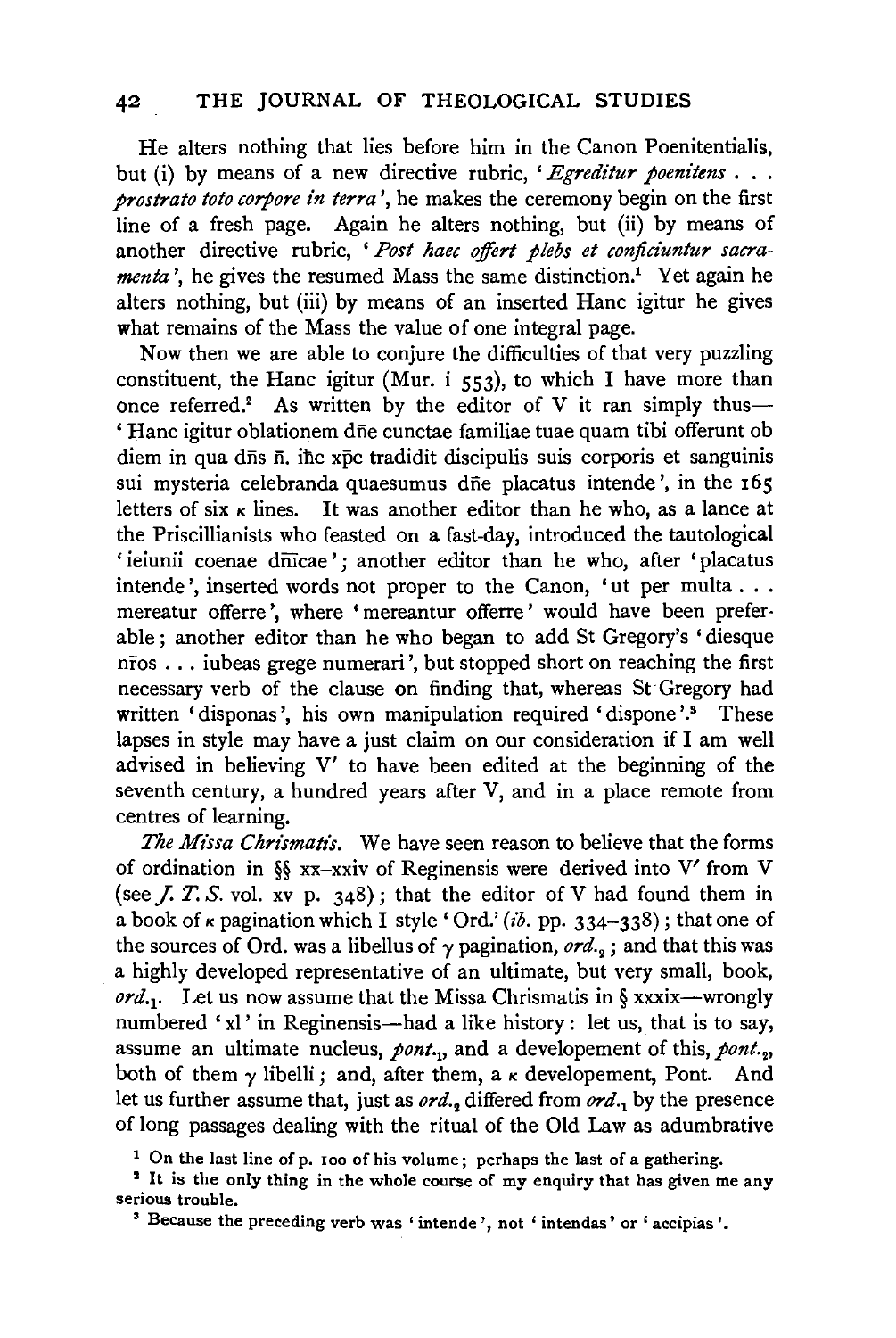of the ritual of the New, so the long passage in the formula for the blessing of chrism-' Qui in principio . . . propheta cecinisset '-was introduced by the editor of *pont*... but had not been in *pont*...

Again, we have seen reason to believe the essential differences of Ord. from *ord.*, to have been that it contained forms of ordination-the *Consummatio presbyteri* and the *Ad consummandum diaconatus ojfia'um*not recognized by the earlier book ; and, further, that it had all the necessary equipment of a proper Mass, i.e. the Oratio 'Exaudi nos ds salutaris  $\bar{n}$ . &c. (Mur. i 513) and the six constituents now found in § xxiv *(ib.* 517). In § xxxix, indeed, the forms for the blessing of the *oleum injirmorum,* the *oleum catechumenorum* and the chrism are not 'shadowed' by another triad ; but there certainly are all the constituents of a proper Mass, as also directive rubrics which imply and refer to the Canon Missae. These I therefore assume to have been inserted by the editor of Pont.

But before I act on these assumptions let me note a peculiarity in the formula for blessing the *oleum catechumenorum,* 'Ds incrementorum ' &c. (Mur. i 555). This constituent, like the formula for the *oleum infirmorum,* 'Emitte' &c. *(ib. ib.),* and like that for chrism *(ib.* 556), is a prayer; but in Reginensis it is made to conclude as if it were an exorcism, 'per ... uenturus est' &c. (in 635 letters). I neither say nor think that this can be due to clerical error; but I do believe that it represents a theory which was not held at the time and in the place in which either *pont*... *pont.*, or Pont. was set forth, and that the author of it wrote 'Ds incrementorum . . . adepturi per . in unitate eiusdem ' (in  $585$  letters). The subject will recur on an early page. Meanwhile we have the theoretical reconstruction notified in our next table.

Here then we have for *pont*... as in our examination of  $\S$  xx and  $\S$  xxii we had for *ord.*1, a title, a form of blessing (with such adornment of its initial letter as became a bishop's altar-book) and a connecting rubric, on one  $\gamma$  page; and, again as in *ord.*,, on another  $\gamma$  page, a second form of blessing. For Pont., again, as in Ord., we have, in addition to forms of blessing, constituents and rubrics proper to them when incorporated into a Mass : but here in Pont. as these in Ord. all have been arranged with careful foresight; for, if there the consecratory 'De quaesumus omp. pater in hos' &c., for priests and the consecratory 'Emitte in eos quaesumus die' &c., for deacons began, each of them, on a fresh  $\kappa$  page, so here does the consecratory ' Emitte quaesumus dne spin scm' &c., for the *oleum injirmorum,* while its junction with the 'per quem haec omnia' &c., of the Canon is so abbreviated by means of an *'et caetera'* as that when the bishop, having left the altar and taken his place at the throne (Mur. i 555), is ready to begin the second function, the blessing of the oil of catechumens, yet another  $\kappa$  page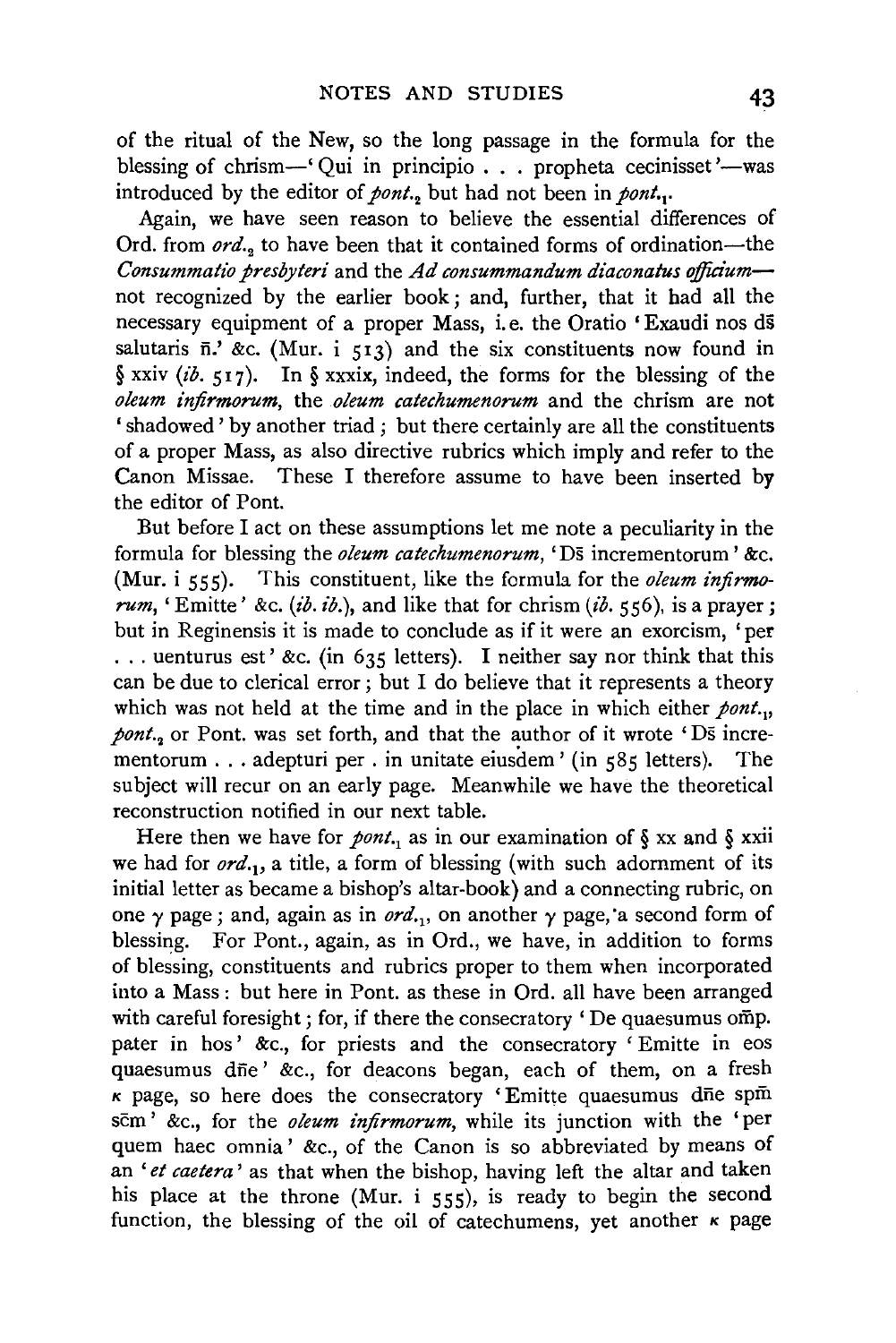|                                                                                                                      | $\gamma$ schemes               | k scheme    |
|----------------------------------------------------------------------------------------------------------------------|--------------------------------|-------------|
|                                                                                                                      | pont, 1<br>$p_{\text{out.}_2}$ | Pont. $(V)$ |
|                                                                                                                      | г                              |             |
| 24                                                                                                                   | 14                             |             |
| Missa xpismatis recented a recent contract to the second state of the state of the state of the state of the s<br>14 |                                | ų           |
| 180                                                                                                                  |                                | 6           |
| Da nobis omp. ds remedia &c. $\ldots$ $\ldots$ $\ldots$ $\ldots$ $\ldots$<br>91                                      |                                |             |
| Huius sacrificii potentia dñe &c.<br>112                                                                             |                                | 3           |
| UD clementiam tuam suppliciter &c.<br>382                                                                            |                                | 4<br>13     |
| 13                                                                                                                   |                                |             |
| Communicantes et diem quo traditus est &c.<br>79                                                                     |                                |             |
| Item infra. $\ldots$ ,                                                                                               |                                | 3<br>T      |
| 9.<br>Hanc igitur oblationem famulorum offerre.<br>267                                                               |                                |             |
| Benedictio olei ad populum in his uerbis $\ldots$ , $\ldots$ , $\ldots$ , $\ldots$<br>34                             |                                | 9           |
| 20 <sub>o</sub>                                                                                                      | 콜                              |             |
| 26<br>Istud oleum ad ungendos infirmos                                                                               |                                | 1           |
| 8 <sub>2</sub><br>Ut autem ueneris per $x \bar{p}$ m d $\bar{n}$ m n $\bar{r}$ m . et intras                         |                                | $3 = 48$    |
| Emitte quaesumus creas scificas nobis per ipsum $\cdots$<br>485                                                      | тб                             |             |
| Emitte quaesumus creas et caetera.                                                                                   |                                |             |
| 445<br>22                                                                                                            |                                | 15          |
| Oremus. Praeceptis salutaribus moniti<br>32                                                                          |                                |             |
| 16                                                                                                                   |                                |             |
| 26                                                                                                                   |                                |             |
| 20                                                                                                                   |                                |             |
| Ipsa expleta confrangis dicis<br>115(113)                                                                            |                                |             |
| Dūs uobiscum. Resp. Et cum spū tuo. Dicis                                                                            |                                | $4 = 24$    |
| 30<br>Oremus. Et intras $\cdots$ , $\cdots$ , $\cdots$ , $\cdots$ , $\cdots$                                         |                                |             |
| 13<br>Benedictio olei catechumenorum<br>28                                                                           | $I = 2I$                       |             |
| Ds incrementorum et profectuum  adepturi.per  in unitate eiusdem   $625(601)$                                        | $2I = 2I$                      | $21 = 24$   |
|                                                                                                                      |                                |             |

MEMORANDUM.—These items occupied pp. 102-105 at V; and at V the *Benedictio chrismatis* and *Olei exorcizati confectio* (see below, p. 48) occupied pp. 106-100.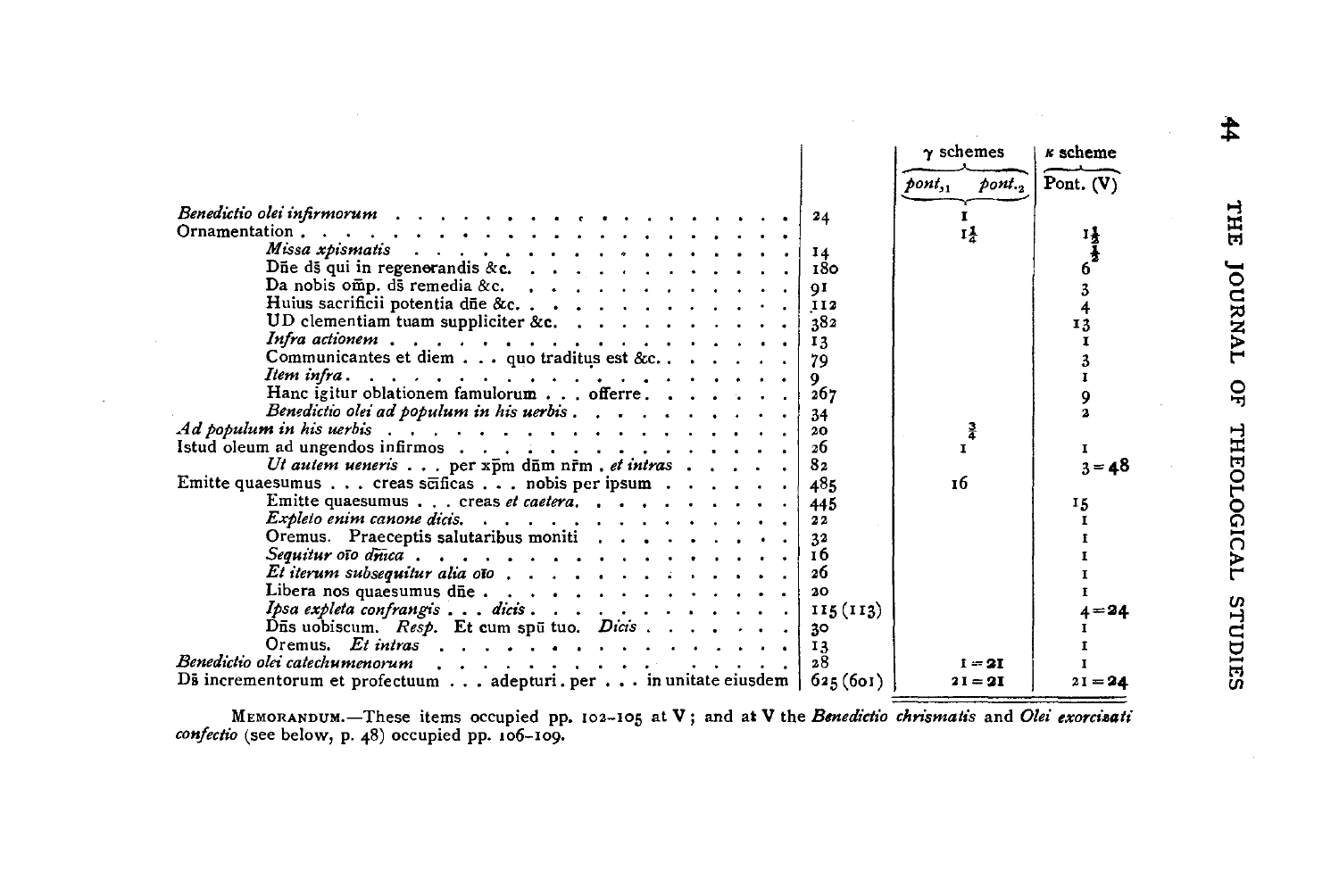awaits him. The twenty-four lines of this page contain nothing that is not proper to the subject.

Let us now continue our examination of § xxxix.

The formula for the blessing of chrism falls into three parts : the illative 'UD et iustum . . . aeterne ds' (in 83 letters); the long expository 'Qui in principio  $\dots$  cecinisset' (in 989 letters), where the Old Law is explained as adumbrative of the New; and the strictly consecratory 'Te igitur ... consortes' (in 368 letters). This last should, however, have for conclusion either 'per eundem · in unitate eiusdem' or 'per eundem dūm nrm ihm xpm filium tuum qui tecum uiuit et regnat in unitate eiusdem sps sci ds'; and should therefore be computed as containing either 393 or 444 letters. The lower value is of course probable for at least *pont*., and *pont*.,.

Guided by *ord.*, and *ord.*, I give all of these factors to *pont.*, ; but only the first and third to *pont.*<sup>2</sup> At this redaction, however, we must assume that the words 'dne sce pater omp. aeterne ds' ( $23$  letters) were not in the 'Te igitur' &c., for they had just occurred in what was then the contextual 'UD et iustum est' &c. For *pont.*<sub>11</sub>, therefore, the value of the formula must be lowered from  $(83 + 393 =)476$  letters to  $(83 + 370) = 453$ 

Instructed by § xx and § xxii in *ord.*, I cannot but believe that in *pont.* the expository 'Qui in principio . . . cecinisset' ended on one page, that the consecratory 'Te igitur' &c. began on another, that between them stood the rubric ' *Sequitur benedictio* ', and that so much of the item as preceded either the *'Sequitur benedictio'* or the 'Te igitur' &c. filled two  $\gamma$  pages. The subjoined table justifies this my belief.

|                                                                                |                | $\gamma$ schemes<br>$pont_{i+1}$ | pont.     |
|--------------------------------------------------------------------------------|----------------|----------------------------------|-----------|
| Benedictio xpismatis                                                           | ΙQ             |                                  |           |
| Dās uobiscum. Resp. Et cum spu tuo                                             | 25             |                                  |           |
| Gias agamus dio do nivo. Resp. Dignum et iustum est                            | 38             |                                  |           |
| UD et iustum &c. $(83)$ . Te igitur deprecamur per ihm &c. $(370)$             | 453            | $16 = 21$                        |           |
| UD et iustum &c. $(83)$ . Qui in principio &c. $(989)$<br>Sequitur benedictio. | 1072<br>18     |                                  | $37 - 42$ |
| Te igitur deprecamur dñe sée &c.                                               | 399(392)       |                                  | 13        |
| Item olei exorcizati confectio<br>Exorcizo te creatura olei &c                 | 27<br>575(539) | 10                               | 19        |
| UD omp. aeterne ds qui mysteriorum &c.                                         | 237(193)       | $I = 2I$                         | $I = 42$  |
|                                                                                |                |                                  |           |

Passing on to the *Olei exorcizati confectio*, (1) I neglect the rubric *'Hoe loco'* &c. (Mur. i 557), not because it is of doubtful authority, but because, by the hypothesis, pont., like ord., eschewed directive rubrics; (2) that the formula of exorcism, 'Exorcizo te' &c., did not necessarily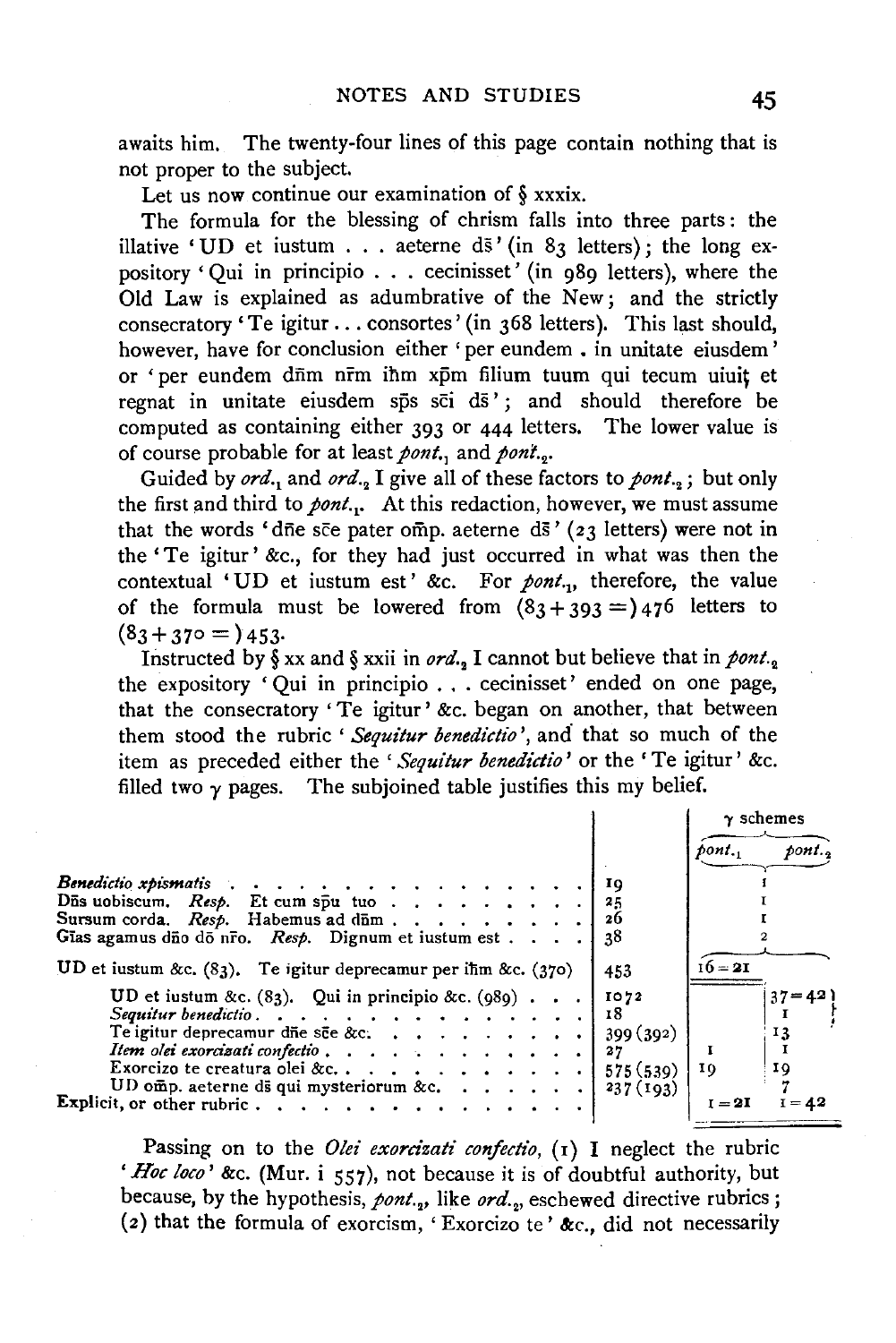extend beyond the word 'iudicare', thus comprising 539, or perhaps rather more, letters; and (3) that the last constituent of all had the conclusion proper to it, 'per . in unitate eiusdem ', not, as now in Reginensis, the conclusion proper to an exorcism, and that its value was therefore 193, not 237.

These results are of exceedingly great interest and value, for  $:$ 

In the first place: If it was at *ord.*, that a long passage, 'Dne see  $\ldots$ indigemus' (Mur. i. 513), on the Mosaic ritual was introduced into the Ad ordinandos presbyteros (see *J.T.S.* vol. xv pp. 335-339), that a similar though shorter passage, 'Adesto quaesumus ... possiderent' *(ib.* 515), was introduced into the *Ad ordinandos diaconos,* and that a long and analogous passage, 'Ds qui moysen ... clarescat' *(ib.* 625), was inserted into the *De episcopis ordinandis* (see *J.T.S.* vol. xv p. 340); it was at *pont.*<sub>2</sub> that the precisely analogous ' Oui in principio  $\ldots$  cecinisset' here in § xxxix found its way into the formula for the blessing of chrism. Hence we may fairly infer not only that *ord.*<sub>2</sub> and *pont.*<sub>2</sub> had one and the same editor, but that both of them may have stood in one and the same libellus, that one and the same libellus may previously have held *ord.*1 and *pont.*<sub>1</sub>, and that at a later date one and the same book may have held both Ord. and Pont.

Secondly: Although the foregoing list of values gives us no technical certitude on the subject, it shews it to be possible that  $\text{point}$ , contained the formula for the exorcism of the *oleum simplex* 1 when as yet the constituent 'UD omp aeterne ds qui mysteriorum tuorum' &c. had not been subjoined to it. It certainly does shew that this last constituent, whatever be the truth as to the exorcism itself, cannot have appeared before redaction *pont*...

If, therefore, scholars should ever learn where, when or by whom the four exegetical passages on the Old Law as adumbrative of the New were written; where, when or by whom the *oleum exorcizatum* first received liturgical recognition in Western Christendom ; where, when or by whom the idiomatically curious' UD ... qui mysteriorum tuorum' &c. was written, very useful clues will have been obtained to the external history of our document.

Let us now resume our examination of Pont. for so much of the present section as relates to chrism and the *oleum exorcizatum.* 

Between the rubric *'Iterum dicis'* and the dividing-point of the

 $<sup>1</sup>$  I may have to recur to this subject on a later page. Meanwhile, let me say</sup> that at one time the *oleum simplex,* as ritualists call it, bore to the oils known as sacramental some such relation as mere holy water bears to the water of the baptismal font. I think I am right in saying that the blessing of this oil is not nowadays practised in dioceses where the observance of the Roman rite is rigorously enforced.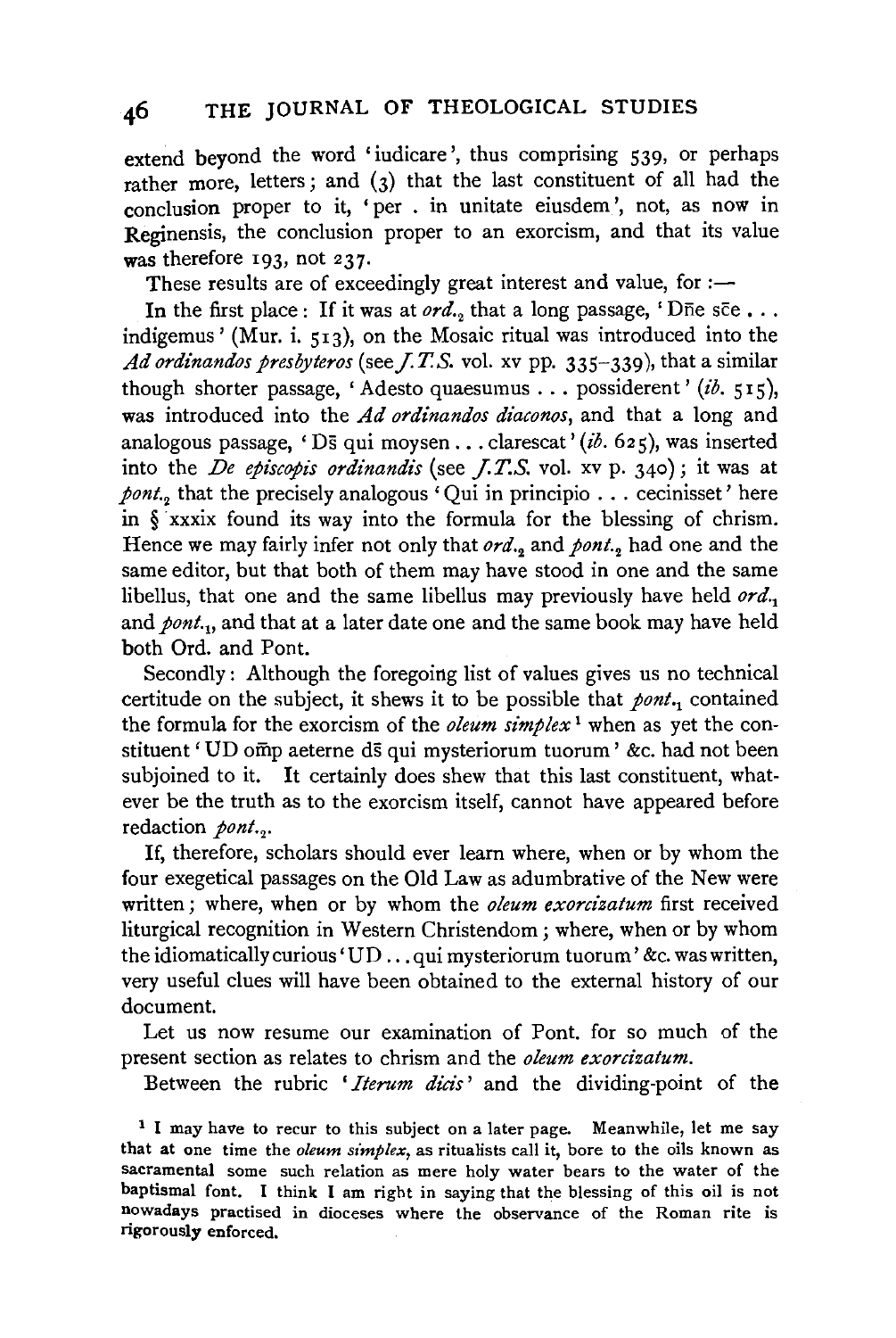formula for the blessing of chrism Reginensis has not material sufficient to fill an integral number of  $\kappa$  pages. It is on occasions like this that we realize the value of an ascertained unit of paginal measurement. But for such a criterion, I could not have felt sure, as I now do, that, by whosesoever fault, Reginensis is here defective. What then are the facts in our cognizance ?

In Reginensis the form for the blessing of chrism begins with the rubric *'Iterum dicis'*: then follow the salutation 'D<sub>is</sub> uobiscum' and the response proper to it. But what does *'Iterum'* imply? I do not think that it refers to the 'D $\bar{n}$ s uobiscum' (Mur. i. 555) which precedes the form for the blessing of the *oleum catechumenorum* : because that was a function distinct from the present ; because the *'Iterum iterum dicit'*  in § xx *(ib.* 51 2) excludes the idea of separation in point of time between one announcement of the 'Auxiliante dfio ' &c. and another, and because the directive 'Et iterum subsequitur alia oio Libera nos dne' in the present section *(ib.* 555) gives *'iterum'* the meaning, not of' again', but of 'immediately' or 'without interruptive interval'. Turning therefore for help to the Roman pontifical now in use, I there find that the salutation ' Dominus uobiscum' precedes, not only the consecration itself of the chrism, but also the preliminary ceremony of infusing balsam into the urn which contains the waiting oil ; and, thus informed, proceed as  $follows:$ 

If I have rightly reconstructed Pont., that edition was characterized by directive rubrics : witness, in the preceding forms, the ' *Ut autem ueneris* &c., the *'et reliqua usque ad'* &c., the' *Expleto enim canone'* &c., and several others, all of which are in Reginensis. We therefore should assuredly expect to find in Reginensis, what it does not give us, a rubric about the balsam, the admixture of which with oil constitutes the material difference between chrism and the other *olea sancta*. Mr. Wilson's difference between chrism and the other *olea sancta*. note 25 (P. 74 of his *Gelasian Sacramentary)* gives us what we want. He tells us that the St Gallen book here has ' *Post hoe misces balsamum cum alio oleo et benedicis crisma in his verbis* '.

From these data I infer that, whether from carelessness or from other cause, and at whatsoever stage in the history of Reginensis, the following details have been omitted:-

*Dicis* 

Dīis uobiscum. Resp. Et cum spū tuo. *Post hoe misces balsamum cum alio oleo ad benedicendum xpisma.* 

and that then came

*lterum dicis*  Dās uobiscum. *Resp.* Et cum spū tuo &c.,&c.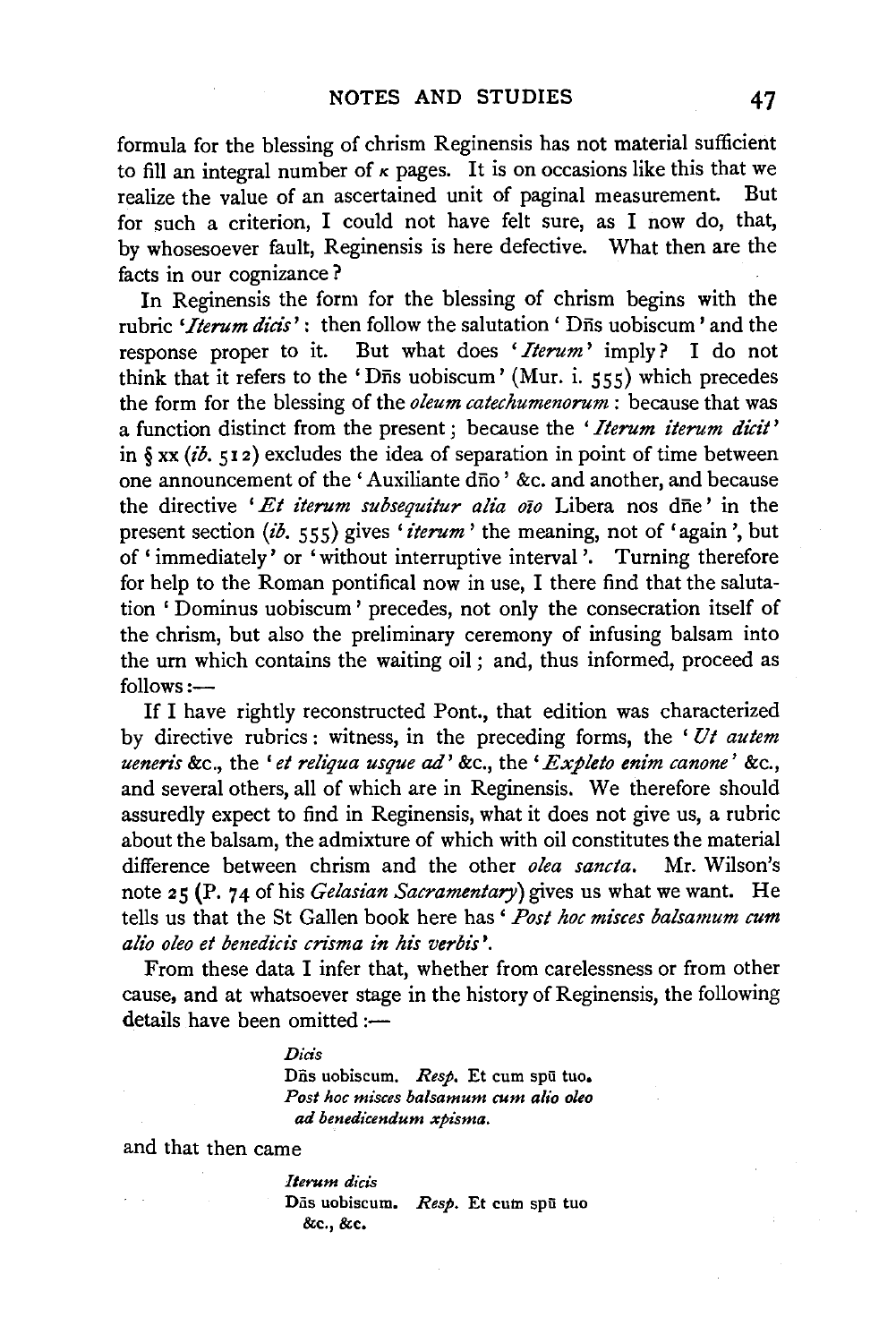We thus have for the three editions : $-$ 

|                                                                                                                                                                                                                                                                                                                                                           |      | pont.,<br>poni,      | Pont. $(V)$ |
|-----------------------------------------------------------------------------------------------------------------------------------------------------------------------------------------------------------------------------------------------------------------------------------------------------------------------------------------------------------|------|----------------------|-------------|
| Benedictio xpismatis                                                                                                                                                                                                                                                                                                                                      | ΙQ   |                      |             |
| Diets, $\cdots$ , $\cdots$ , $\cdots$ , $\cdots$ , $\cdots$ , $\cdots$ , $\cdots$ , $\cdots$ , $\cdots$ , $\cdots$ , $\cdots$ , $\cdots$ , $\cdots$ , $\cdots$ , $\cdots$ , $\cdots$ , $\cdots$ , $\cdots$ , $\cdots$ , $\cdots$ , $\cdots$ , $\cdots$ , $\cdots$ , $\cdots$ , $\cdots$ , $\cdots$ , $\cdots$ , $\cdots$ , $\cdots$ , $\cdots$ , $\cdots$ | 5    |                      |             |
| $\overline{\text{D}}\overline{\text{a}}\text{s}$ uobiscum. <i>Resp.</i> Et cum spū tuo                                                                                                                                                                                                                                                                    |      |                      |             |
| Post hoc misces balsamum &c. $\ldots$ , $\ldots$ , $\ldots$                                                                                                                                                                                                                                                                                               | 48   |                      |             |
| <b>Iterum</b> dicis $\cdots$ $\cdots$ $\cdots$ $\cdots$ $\cdots$ $\cdots$                                                                                                                                                                                                                                                                                 | 11   |                      |             |
| Dns uobiscum. Resp. Et cum spu tuo                                                                                                                                                                                                                                                                                                                        | 25   |                      |             |
| Sursum corda. Resp. Habemus ad dūm                                                                                                                                                                                                                                                                                                                        | 26   |                      |             |
| Gias agamus dūõ do nro. Resp. Dignum et iustum est.                                                                                                                                                                                                                                                                                                       | 38   |                      |             |
|                                                                                                                                                                                                                                                                                                                                                           |      |                      |             |
| <b>UD</b> et iustum &c. Te igitur deprecamur per $x \bar{p}$ m &c                                                                                                                                                                                                                                                                                         | 453  | $16 = 21$            |             |
| UD et iustum &c. Qui in principio &c. $\cdots$ .                                                                                                                                                                                                                                                                                                          | 1072 | $37 = 42$            |             |
| Sequitur benedictio                                                                                                                                                                                                                                                                                                                                       | 18   |                      | $1 = 48$    |
| Te igitur deprecamur düe see &c                                                                                                                                                                                                                                                                                                                           | 392  |                      |             |
| Item olei exorcizati confectio                                                                                                                                                                                                                                                                                                                            | 27   | I                    |             |
| $Sequitur$ exorcismus* $\ldots$ $\ldots$ $\ldots$ $\ldots$                                                                                                                                                                                                                                                                                                | 18   |                      |             |
| Exorcizo te creatura olei &c.                                                                                                                                                                                                                                                                                                                             | 539  | 10,<br>10            | 19          |
| UD omp. aeterne ds qui mysteriorum &c                                                                                                                                                                                                                                                                                                                     | 193  |                      |             |
| Hoc autem expleto ueniens ante altare &c                                                                                                                                                                                                                                                                                                                  | 157  |                      |             |
| Explicit or other rubric                                                                                                                                                                                                                                                                                                                                  |      | $I = 42$<br>$I = 2I$ | $I = 48$    |
|                                                                                                                                                                                                                                                                                                                                                           |      |                      |             |

\* MEMORANDUM.-The *'Hoe loco misces balsamum'* &c., which here stands in Reginensis, looks like a conflation of words in the ' *Post hoe mi'sces balsamum* (or *Hoe loco mi'sces balsamum) cum alio oleo'* in the rubric on the fourth line and the 'Sequitur exorcismus' which would be permissible at this place.

If I have rightly traced the evolution of Ord. and Pont. from *ord. <sup>2</sup>*and *pont. <sup>2</sup>,* and of this from *ord.*1 and *pont.*1, the collation of the three successive editions would be as follows :-

For *ord.*, and *pont.*, we should have, on two membranes

| Page I                  |           | Blank.                                                         |
|-------------------------|-----------|----------------------------------------------------------------|
| ,,                      |           | 2 Consecration of Bishop (see $J. T. S.$ vol. xv p. 340).      |
| ۰,                      |           | Ordering of Presbyters (<br>338.<br>17<br>,,<br>,,             |
| $\overline{\mathbf{z}}$ |           | Ordering of Deacons<br>338.<br>$\bullet$<br>,,<br>,,           |
| ,, 5                    |           | Blessing of <i>oleum</i> infirmorum.                           |
| $, \,$                  | $\bullet$ | " oleum catechumenorum.<br>,,                                  |
| ,,                      |           | "Chrism.<br>,,                                                 |
| ,,                      | -8        | Blank, or filled ex post facto with exorcism of oleum simplex. |

This collation tells against, rather than for, the inclusion of the *Olei exorcizati confectio--an* item, not improbably, of oriental origin, and for this reason worthy of most careful notice-in the nuclear scheme ; for its inclusion would not have left a blank page at the end of the libellus.<sup>1</sup> On the other hand, the scheme which I just now gave for *pont*.<sub>1</sub> (see above,

<sup>&</sup>lt;sup>1</sup> I suspect that the libellus was not bound, but that when in use its two membranes were enfolded within the wings of a diptych. The editor of such a libellus would naturally leave the last page blank as well as the first.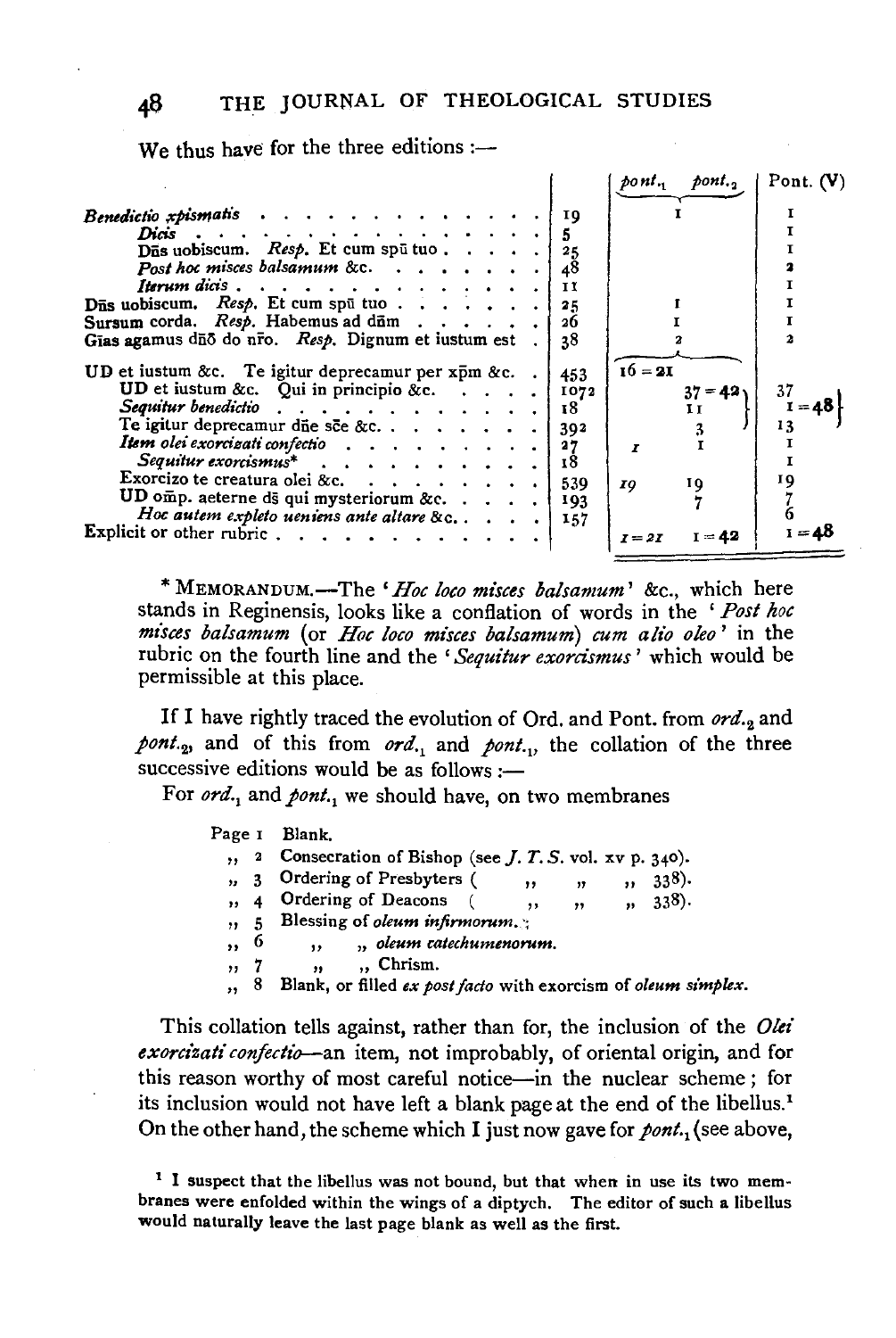p. 45) does not leave room for an explicit after the *Benedictio chrismatis.*  This objection might, however, be met by assuming that the original formula was not only devoid of the words 'dne see pater omp. aeterne  $d\bar{s}$ ', which by the hypothesis (see above, p. 45) would have been tautological, but that it also lacked the succeeding 'per ihm xpm filium tuum d $\overline{a}$ m n $\overline{r}$ m' (25 letters). I am inclined to think that it did; for, as the reader will perceive on consulting the extant text (Mur. i.  $557$ ), these words are by no means necessary, since they are almost immediately, and in the very same sentence, followed by ' per potentiam xpi tui'. Their exclusion would give the original formula  $(453 - 25 =)$   $428$ letters, the equivalent of  $15$ , not  $16$ , lines, and would thus leave room for an explicit on the last line of the penultimate page. On the whole, the most probable opinion must, I think, be (1) that the *Olei exorcizati confectio* was not in the original libellus, but  $(z)$  that, which as yet consisting of nothing but title and exorcism, it had a first and temporary lodging on the last page of that little document, and (3) that when it eventually received an assured home in the second libellus the constituent 'UD omp. aeterne ds qui mysteriorum tuorum ' &c., whoever may have been the author of this, was subjoined to the exorcism, so as, with an explicit, to fill the whole of the penultimate page of a fasciculus of four membranes: the collation of this being :-

| Page 1        |     | Blank.                                                                           |
|---------------|-----|----------------------------------------------------------------------------------|
| Pages $2-4$   |     | Consecration of Bishops.                                                         |
| $, 5-9$       |     | Ordering of Presbyters, Consummatio, Ordering of Deacons, Ad<br>consummandum &c. |
| Page 10       |     | Blessing of <i>oleum</i> infirmorum.                                             |
| ,,            | -11 | " oleum catechumenorum.<br>, ,                                                   |
| Pages $12-15$ |     | ., Chrism and exorcism of oleum simplex.<br>, ,                                  |
| Page 16       |     | Blank.                                                                           |

Thus was a fasciculus of two membranes superseded by a fasciculus of six, the four. This in its turn was replaced by a fasciculus of six, the This in its turn was replaced by a fasciculus of six, the  $collation$  being  $:=$ 

| Page 1      |             | Blank.                                              |
|-------------|-------------|-----------------------------------------------------|
| , ,         | 2           | Frontispiece,                                       |
| Pages $3-6$ |             | Consecration of Bishops.                            |
| $, \,$      | $7 - 10$    | Ordering of Presbyters and Consummatio.             |
| ,           | $II - 15$   | ", Deacons, Ad consummandum and § xxiv.<br>$\cdots$ |
| ,,          | $16 - 18$   | Mass and Blessing of oleum infirmorum.              |
| Page 19     |             | Blessing of <i>oleum</i> catechumenorum.            |
|             | Pages 20-23 | " Chrism and Olei exorcizati confectio.<br>,,       |
| Page 24     |             | Blank.                                              |

Hence the prominent facts in the external history of this contributory pontifical would seem to be, that the first and the second issues of it VOL. XVI. REPORTED THE RESERVE OF A REPORT OF THE REPORT OF THE RESERVE OF THE REPORT OF THE REPORT OF THE REPORT OF THE REPORT OF THE REPORT OF THE REPORT OF THE REPORT OF THE REPORT OF THE REPORT OF THE REPORT OF THE REP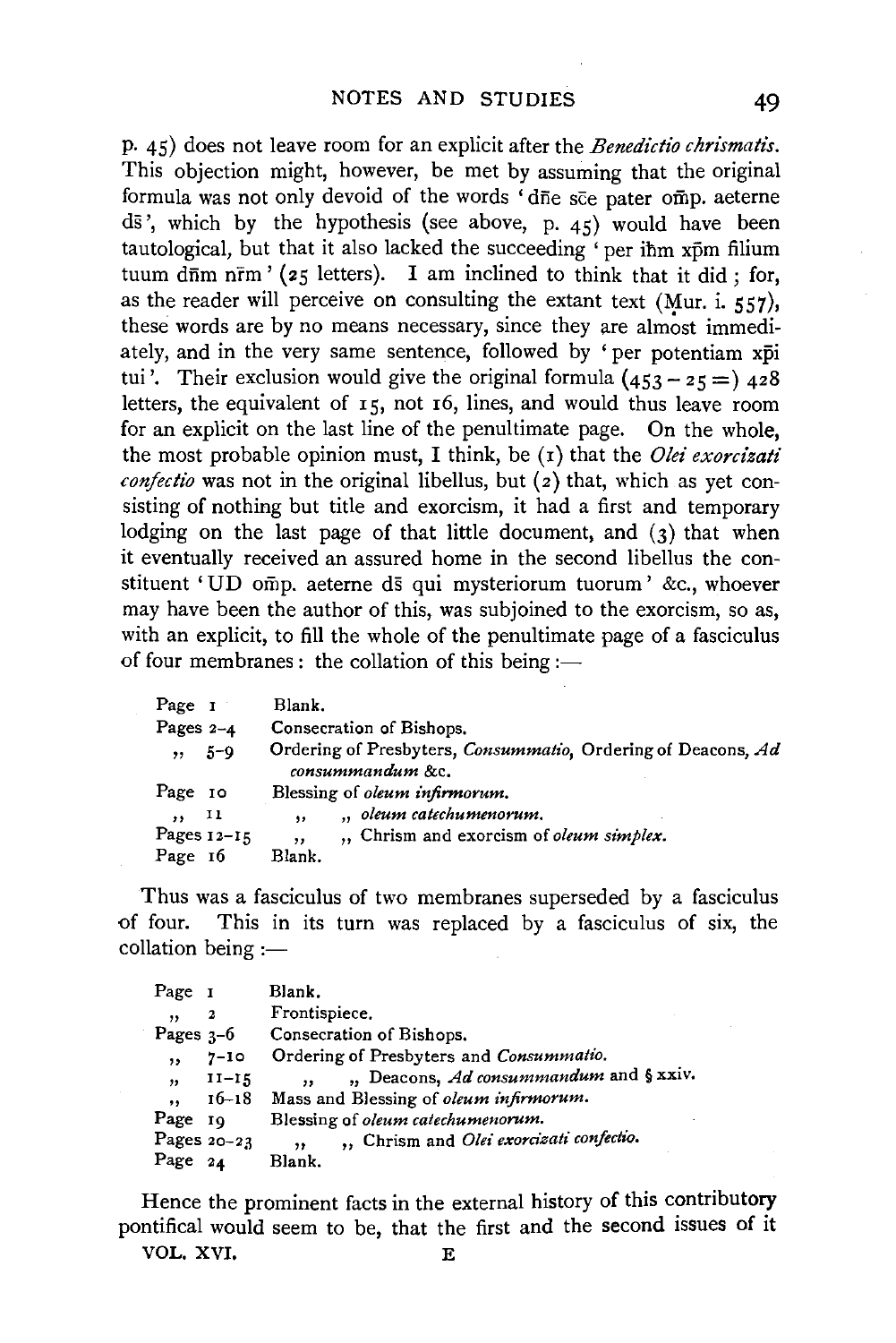were written in a scriptorium, or in scriptoria, whose sacred books were books of  $\gamma$  pagination; that the second, if not the first, issue was designed for use in a diocese which employed not only the three sacramental oils but also the *oleum simplex* ; but that the third was written in a scriptorium whose sacred books were books of  $\kappa$  pagination, in a scriptorium which boasted artists as well as scribes, a scriptorium therefore of. some pretension ; that, as many of its directive rubrics intimate, it was written in or after the pontificate of Gregory the Great, and that, as its final rubric, 'Hoc autem expleto' &c., intimates, it was written in a diocese obedient to the decree of the First Council of Braga (A.D. 563) which forbade after-supper communion on the Thursday before Easter.

*Section xxxix at Redactions V and V'.* I cannot find that when the editor of V was dealing with sacramental items he was ever untrue to his exemplar, a copy of  $S_2$ , except when stichometrical necessity prompted him to resort to expedients of retrenchment or enhancement : but since no such necessity beset him when dealing with § xxxix, for the pages of his exemplar, a copy of Pont., were, like his own, pages of  $\kappa$  value, I assume that he followed that exemplar line by line except at the beginning of the item. There his predecessor had sacrificed a line to ornamentation ; and, as he himself eschewed ornament, the disparity thus presented would be most easily met by concluding the first constituent, not with the conventional 'per', but with 'per dnm nrm ihm xpm'. Thenceforward his course was clear until he reached the end of his own eighth page (p. 109 of his volume). I need not tabulate his values. Save for the 'slight exceptions just mentioned, they will be found in columns 'Pont.' of the preceding tables (see above, pp. 44, 48).

The editor of  $V'$  worked otherwise. He had carried  $\S$  xxxviii into the first eight lines of a page (p. 107 of his volume): and it may have been to rectify this disadvantage that he gave one line instead of four to the Communicantes (Mur. i 555), that he deprived the Hane igitur of its rubric, and that he suppressed the rubric *'Dicis* ', the salutation 'Dfis uobiscum' and its response, the beadings proper to the successive forms of blessing, and the *'Sequitur benedidio* ' at the dividing-point of the formula for chrism. But, on the other hand, and for whatever reason, he made the 'Ds incrementorum' &c. occupy twenty-two lines, instead of twenty-one, by giving it a conclusion proper to exorcisms (ib. 556); he made the formula for chrism occupy fifty-one lines instead of fifty *(ib.* 557); he inserted an unintelligible rubric before bis exorcism of the *oleum simplex* ; that exorcism he so prolonged as to make it require twenty-one lines instead of nineteen ; and, by giving the last constituent the conclusion proper to exorcisms he made this require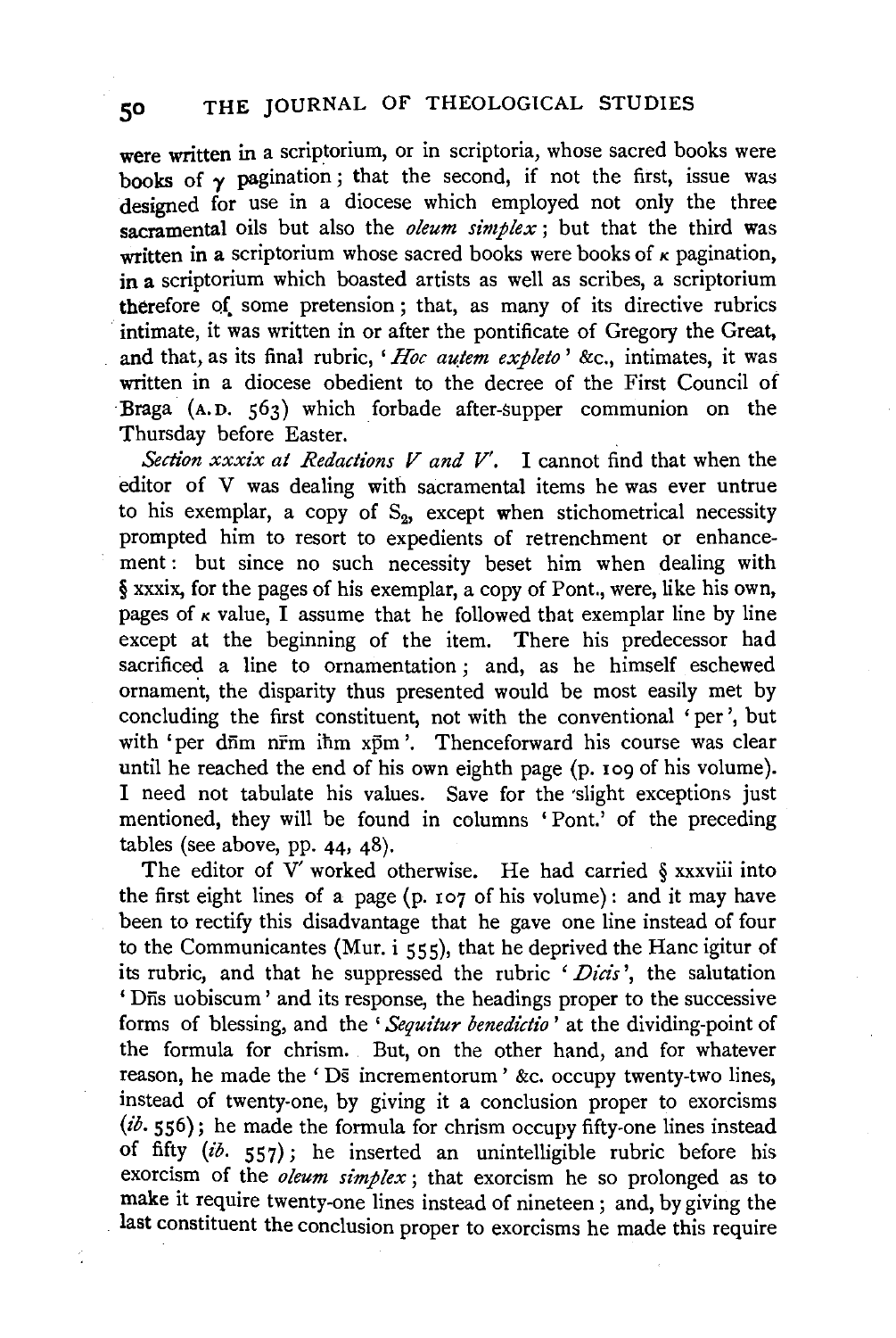eight lines instead of seven. In the subjoined table I make careful note of these peculiarities. It shews that on reaching the limit of the item he reached the end of a page.

|  |                                                                                     | $\cdot \mathbf{V'}$     |
|--|-------------------------------------------------------------------------------------|-------------------------|
|  | Brought forward. (See p. 41 supra) $\cdots$ $\cdots$ $\cdots$                       | 248                     |
|  | $\S$ xxxix. Item in quinta feria missa xpismatis $\ldots$ , 31                      | л                       |
|  | Four details as in Pont. (See p. 44 supra) 6, 3, 4, $13 =$                          | 26                      |
|  | Infra canonem Communicantes ut supra33                                              | т                       |
|  | Hanc igitur oblationem famulorum offerre* 267                                       | $\mathbf Q$             |
|  | Benedictio olei ad populum in his uerbis $\ldots$ ,   34                            | $\mathbf{z}$            |
|  |                                                                                     | $I = 288$ (P. 108 ends) |
|  | Ut autem ueneris Nobis dūm nrm et intras 82                                         | 3                       |
|  | Six details as in Pont. (See p. 44 supra) 15, 1, 1, 1, 1, 1 =                       | 20                      |
|  | Ipsa expleta confrangis dicis 113                                                   | $\overline{\mathbf{4}}$ |
|  | Dūs uobiscum. Resp. Et cum spū tuo. Dicis 30                                        | $\mathbf{r}$            |
|  | Oremus. Etintras 13                                                                 | т                       |
|  | Ds incrementorum iudicare saeculum per ignem $\ldots$ 625                           | 22                      |
|  | Iterum dicis                                                                        | т                       |
|  | Three details as in Pont. (See p. 46 supra) $I, I, 2=$                              | 4                       |
|  | UD et iustum per eundem xpm filium tuum 1471 51                                     |                         |
|  | Item olei exorcizati confectio 27                                                   | 1                       |
|  | Hoc loco misces $\dots$ et sequitur hic exorcismus $\dots$ $\dots$ $\dots$ $\ddots$ | 2                       |
|  | Exorcizo te per eundem per ignem per d $\bar{m}$ 575                                | 20                      |
|  | UD omp. aeterne ds qui per d $\overline{a}$ m saeculum per ignem 237                | 8                       |
|  | <i>Hoc autem expleto ueniens ante altare &amp;c.</i> 157 $6=144$ (P. 114 ends)      |                         |

\*MEMORANDUM.-I doubt whether even the editor of V' can have added the words 'diesque nros' which in Reginensis follow 'offerre'. To assume that he did might gravely prejudge the question of his date: to assume that he did not would involve no such risk. This, therefore, is our safer alternative. St Gallen not only knows nothing of them but subjoins 'per xpm' to 'offerre'.

Section xl. *The Missa ad uesperum*. On a previous page (see above, p. 30) I give my reasons for thinking that the latter half, 'Pascit igitur' &c. (Mur. i 558), of the extant preface of the *Missa ad uesperum*  is not the work of a Roman pen ; and I shewed at some length how admirably the result implied by this hypothesis consorts with the pagina! distribution which the ceremonial observances proper to a first ' Maundy Thursday' Mass would require of a careful Roman editor. I also gave my reasons for thinking that the original text of the first part, 'Per xpm dnm nrm quam in hac nocte . . . suppleret', contained words not in Reginensis, the words 'nee sacrati cibi collatio' and that it thus comprised, with a concluding 'per quem', 570 letters (or, possibly, 559), the equivalent of eighteen  $\beta$  lines and of twenty-one *()* lines.

There is no reason to believe that the first of the cismontane editors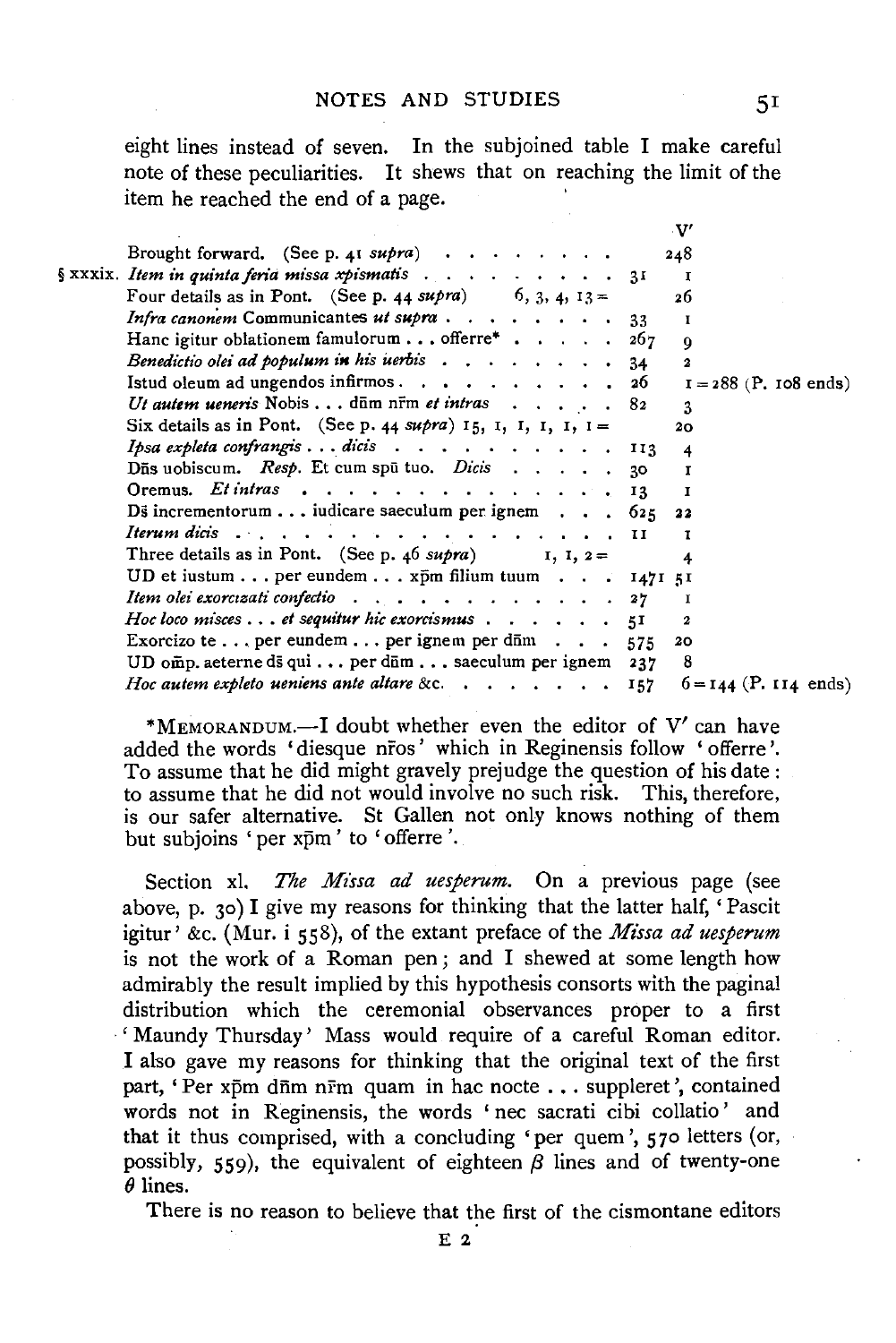made any addition to what he transcribed from his copy of Redaction s further than the Communicantes of § xxxviii and the latter part, • Pascit igitur ... relaxauit ', of the Preface of § xl.1 On the other hand : so soon as the second cismontane editor had adopted into his volume the *Missa chrismatis* the Communicantes, and the Hane igitur of which had in S<sub>1</sub> formed part of the *Missa ad uesperum*, there was no need that he should rewrite these at length in his transcript of the latter item. We may therefore assume that it was he who, instead ot doing this, wrote the *'Infra canonem ut supra'* (Mur. i. 559) which now separates the Postcommunion from the Preface.

On this hypothesis the author of the very curious and suggestive 'magi mutati, reges turbati ... dignatus est adimplere' in the extant Preface for the Octave of the Nativity<sup>2</sup> (Mur. i 500) and the author of this 'Pascit igitur ... relaxauit' can scarcely have. been one and the same man<sup>3</sup>: and I therefore venture to hope that the salient characteristics of the two passages may yet help scholars to form a probable theory as to when, where and by whom, Redaction  $S<sub>2</sub>$ and Redaction V, respectively, were compiled.

And, if I was just now well advised in believing that the editor of V took the rubric *'Hoe autem expleto'* &c. from a pontifical (Pont.) which lay ready to his hand, it would seem to follow that the bishop for whom he worked was bishop of a diocese in which after-supper communion on the Thursday before Easter was not customary.

1 We have seen that, like the edition of the Roman sub-redaction S1, and presumably for the same important reason as had inspired that of his predecessor, the editor of the cismontane  $S_3$  so economized his material as to make the Secreta of § xxxviii end simultaneously with a page (see above, pp. 39, 40). The consequence was that enhancement having the value of twenty  $\theta$  lines would be needed if the *m1ssa ad uesperum,* the last Mass of the *quadraginta ieiunia* of the quinquagesimal observance, was to end in like manner. Such enhancement was supplied by the *'Infra actionem* ' and ' Communicantes' &c. of § xxxviii ; by the 'Pascit igitur' &c. of the Preface of§ xl, and by the capitulum of§ xii. 2 See *].* T.S. vol. xv p. 200.

<sup>3</sup> Because, whereas the editor of  $S<sub>2</sub>$  may have subjoined his 'Pascit igitur... relaxauit' to the original Preface of § xl as early as the year 495, or thereabout, the editor of Redaction V, at which, by the hypothesis, the marvellous 'magi mutati, reges turbati ... dignatus est adimplere' (see  $J$ .  $T$ .  $S$ . vol. xv p. 200) was added to the original Preface of  $\S$  ix, may not have worked before the year  $563$ , when the First Council of Braga forbade after-supper communion on the Thursday before Easter (see above, p. 50); and also because the two passages differ conspicuously from each other in respect of style.